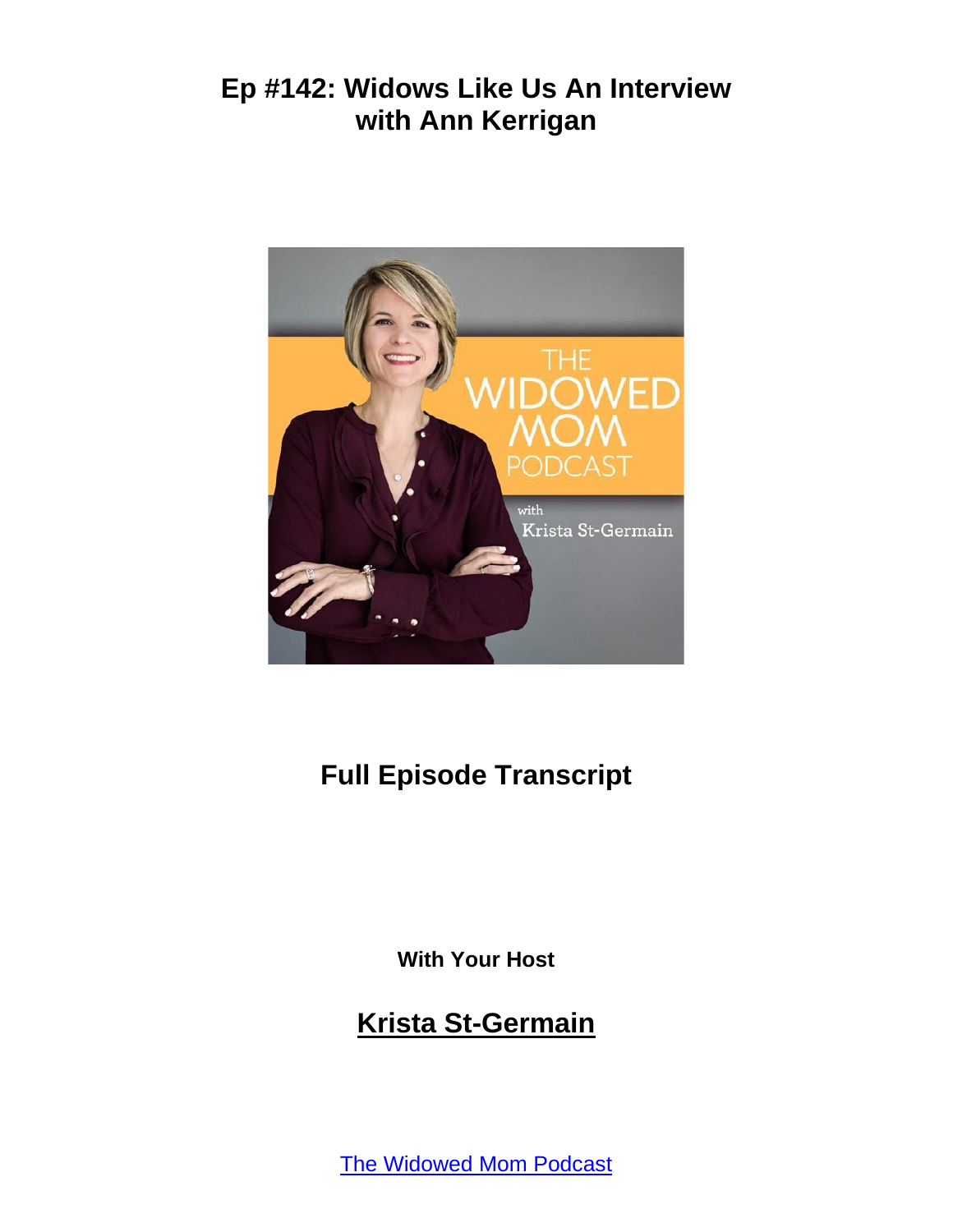Welcome to *The Widowed Mom Podcast*, episode 142, Widows Like Us, with Ann Kerrigan.

Welcome to *The Widowed Mom Podcast,* the only podcast that offers a proven process to help you work through your grief, to grow, evolve, and create a future you can truly look forward to. Here's your host, Master Certified life coach, grief expert, widow, and mom, Krista St. Germain.

Hey, there, and welcome to another episode of the podcast. I've got another interview for you today from a widowed mom who I think you will find to be very relatable and very inspiring. I was asking inside of Mom Goes On, we were talking about podcasts episodes that had made the most impact on people, and also talking about what kept people from joining Mom Goes On initially, or what almost stopped them from joining.

One of the things came up that I thought was relevant was that someone said they almost didn't join because all of the women that I have featured on the podcast have done such amazing things with their lives, and they felt a little bit intimidated by the type of women that might be in the group.

And they were kind of telling themselves that they might not measure up, and I found that so interesting because as I look back on it and I kind of thought about some of the women that I've had on the podcast, and I think about what they've accomplished in their lives. It's interesting to me that many of them didn't come to me looking to accomplish some of the things that they've now accomplished. That wasn't why they came to coaching.

They came to coaching because they didn't feel good. Right? Emotionally, they weren't where they wanted to be. They felt like they were stuck in their grief. They wanted some support. Life was surviving but not thriving. And it was only later, after we got past all of the ick, that they started to give themselves permission to dream again. That they started thinking about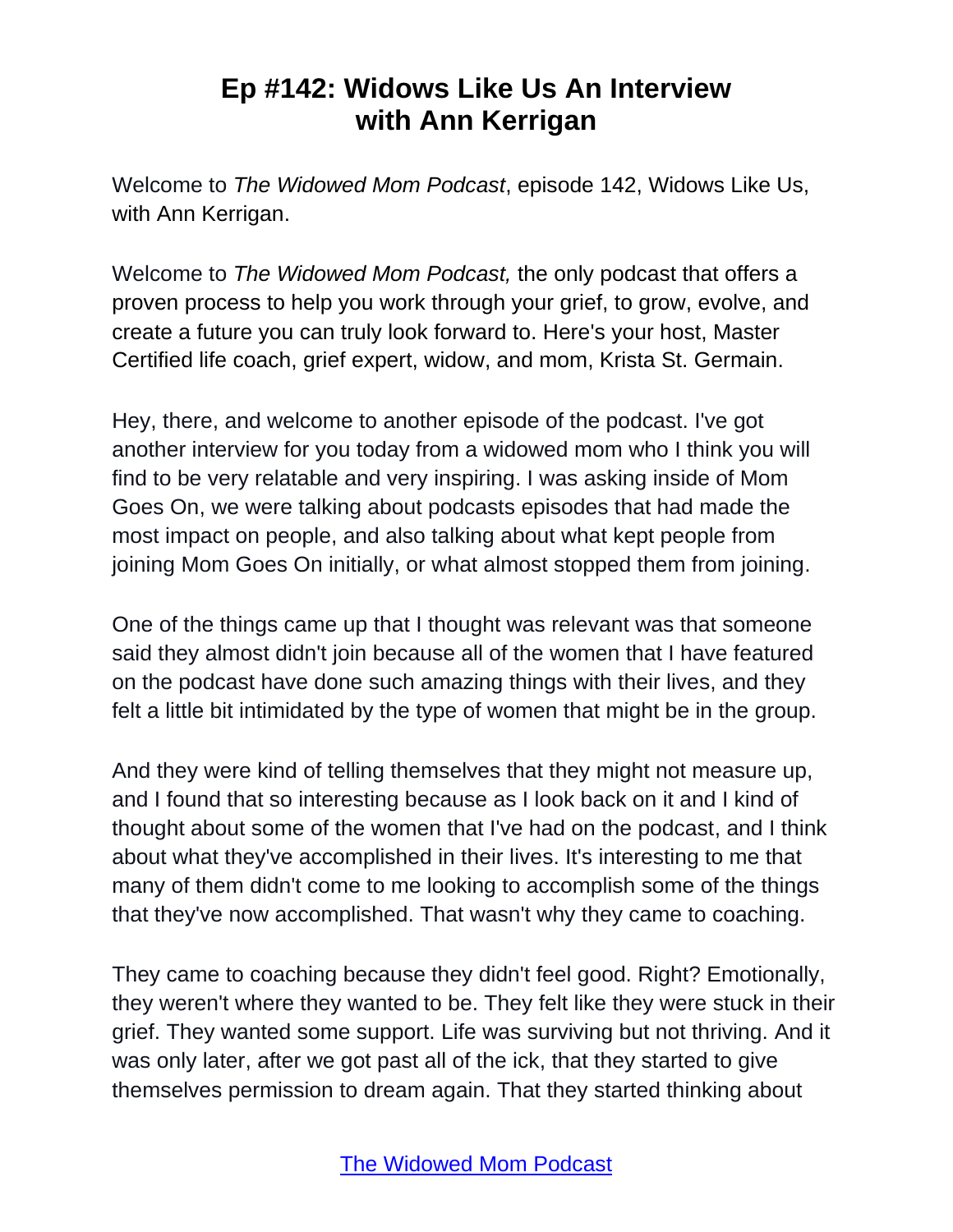what could be next and what could be fun, and started considering things that they hadn't considered before, as possibilities for them, and then they went on and created some big things or followed a big dream or started a new business or took a new adventure.

So, what I want you to hear is that it's totally okay, you know when you listen to Ann, then she's going to talk about the new business that she's created. It's okay if you think, wow, I don't know if I could ever do that. It's okay if that's the farthest thing from your mind is some big new adventure. Like, I think about, you know, so many women that I've coached with who have become coaches. So many people who have, you know, just done some really amazing things.

You know, Susanne starting a school for boys and Paula taking her kids around the world, and you know, Kim starting her own business. Like, yes, people have done big things, Linda writing a book, like, the list goes on, but the big things can come later. You don't have to have the ideas for the big things now. It doesn't mean anything about you if you don't have those ideas now. But if you take care of yourself now, if you invest in your own wellness, right, and you get through this surviving part, then you can get to the other side.

You can start thriving again, and you can start dreaming again, and you can start doing things that right now you don't even give yourself permission to think are possible for you. So, please don't ever take an interview from a woman on this podcast and make it mean that she has something that you don't that there is something innate about her that you are lacking, right, and don't ever think that you have to have some aspirational, giant, extraordinary goal to come to Mom Goes On.

That's the last thing I want you to hear. What I want you to hear is if she can do it, I can do it. If she once felt terrible and horrible and thought her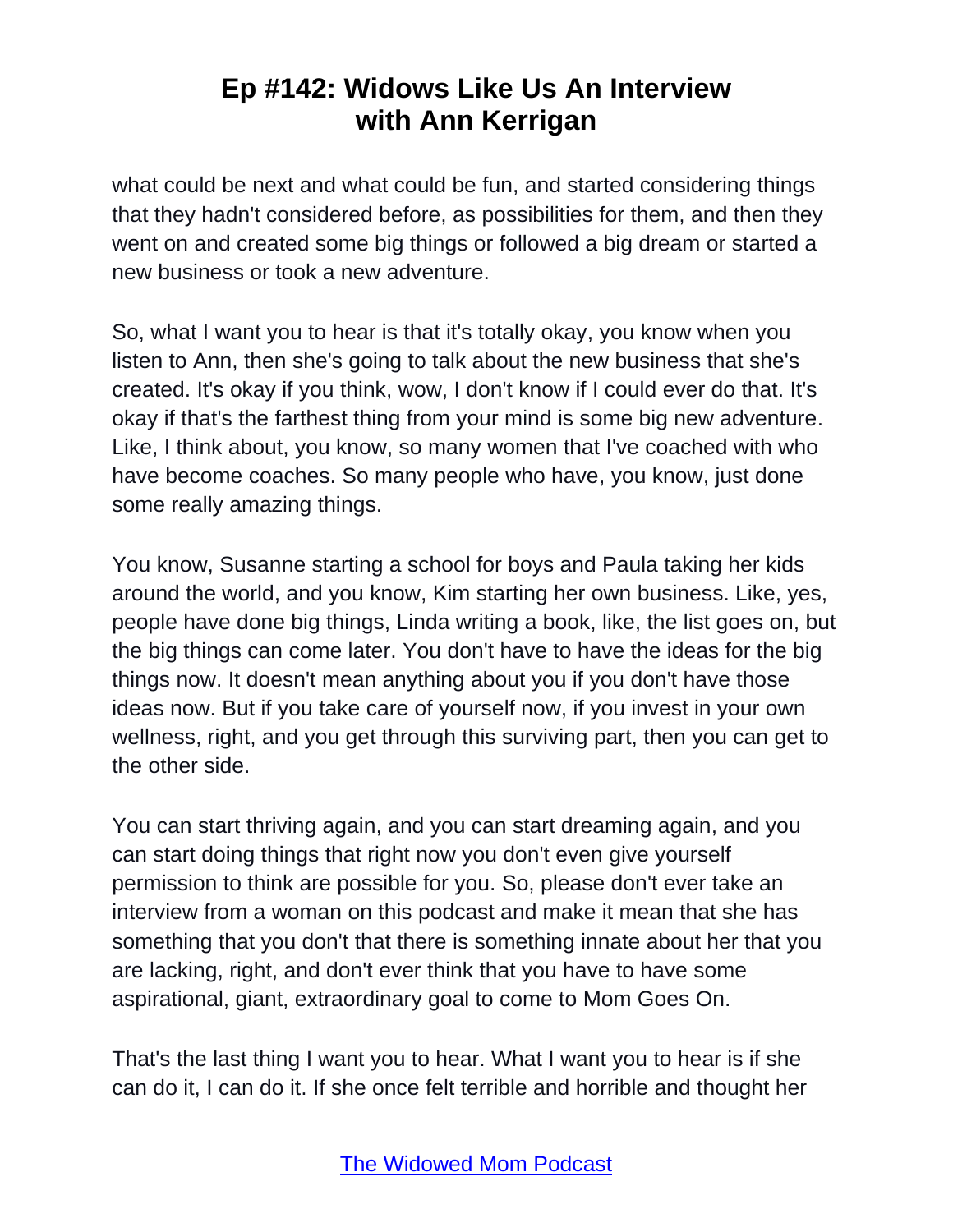best days were over and couldn't imagine life without her spouse and struggled being a solo parent and was filled with anxiety and worry, if she has come from there, and maybe that's where you are, then it's possible for you, too. That's what I want you to hear, okay? So, with that, I hope you enjoy my interview with Ann Kerrigan.

---

Krista: Hey, so, welcome Ann to the podcast. Excited to have you!

Ann: Great. Thanks, Krista. It's good to be here.

Krista: When we were talking before we started, one of the things, well, I was just saying that I remember how nervous I was when I went on my very first podcast, and you said you heard me on Brooke Castillo's podcasts, and it really kind of is a trippy thing to learn about someone from their podcast, have their podcast help you in such a profound way, and then, circle back and become a guest on their podcast, and that's why it was such a crazy moment for me, and I know that's kind of what it's like, right?

Ann: Yeah, it's very exciting.

Krista: Yeah, who is this person, and now I'm on their podcast. It's crazy.

Ann: Yeah.

Krista: So, let's just jump in. I want to have you tell people just a little bit about you. Like, tell us about Ann.

Ann: Oh, well, in terms of what brought me to you was because I'm widowed, and let's see, that whole story started when my husband and I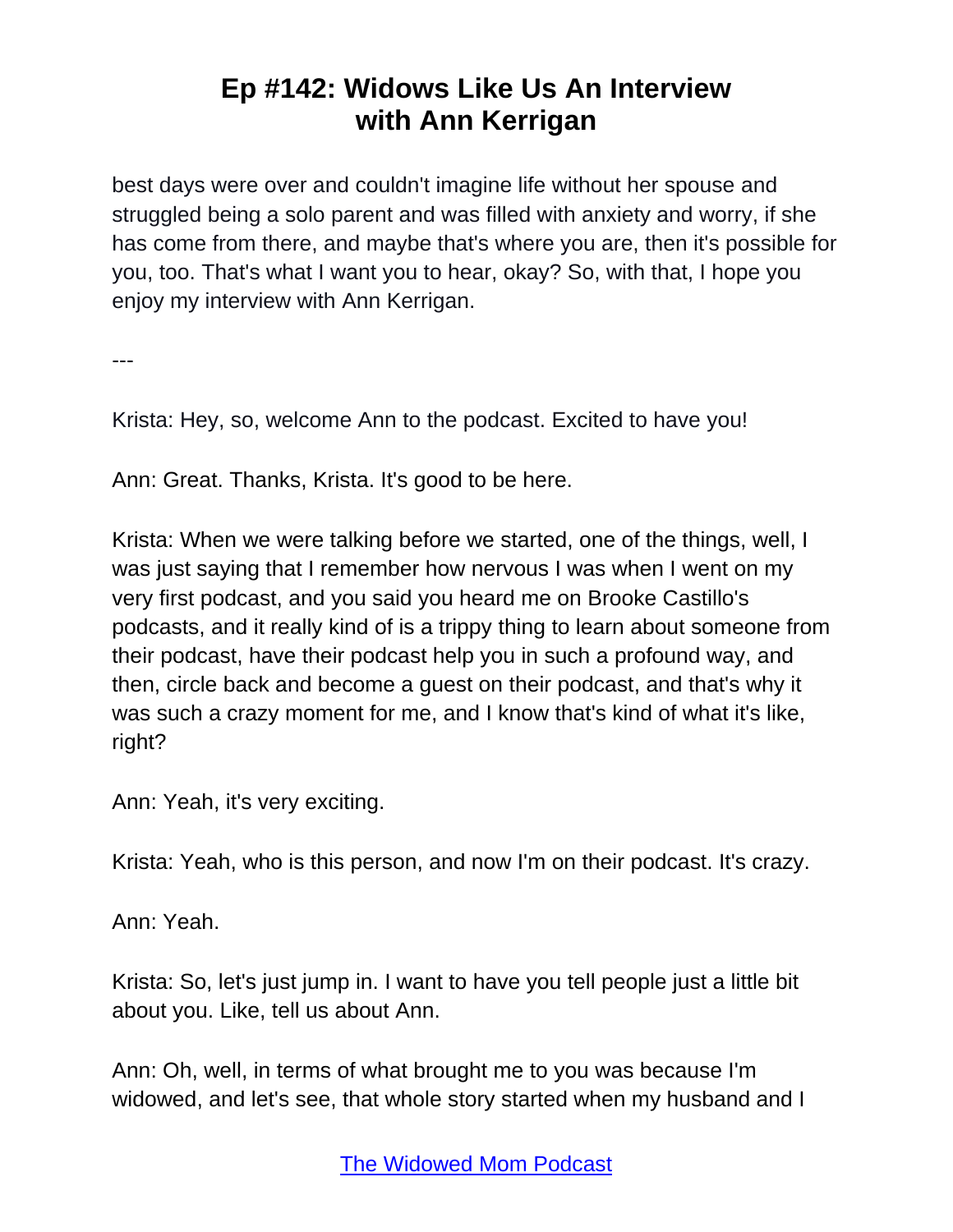were working our jobs, and we had recently adopted two kids from Asia, and my husband started having problems at work and problems connecting with us at the end of the day. He would be so tuned out during dinner. It would take him so much longer to complete the tasks that before he could do in 8-9 hours.

He was now bringing so much work home, working through the night, and then unable to multitask between different screens. He did information technology, and it just got to be such a problem that his boss called him out on it. At the same time that I said, you know we need to go to some marriage therapy. So, I made an appointment for counseling, and the counselor was so perceptive.

She was great. She really tuned us in to push the issue with the primary care doctor, who had previously been pretty dismissive of Tom complaining that he was having trouble. Not so much with memory, but it was multitasking that was the biggest problem, initially.

So, we did push that, and he was diagnosed with early-onset Alzheimer's disease at age 47. So, we had a rough couple of years there with the diagnosis and adjusting to it, and by the time I met you, I was just bitter and angry about the whole thing. I was so mad that we have these wonderful kids that wouldn't get to know this amazing guy. They wouldn't get to know him fully because the life expectancy was less. It was still very vague as to what the actual life expectancy was.

They had said between 6-8 years is the typical progression for Alzheimer's, but with early-onset, because people are healthier, it can sometimes be 10- 20 years. So, we kind of lived in this state of, I don't know, just limbo, and it was hard to see any sort of horizon for a long time. He had the disease for six years before he passed away, and during that time, we had a lot of help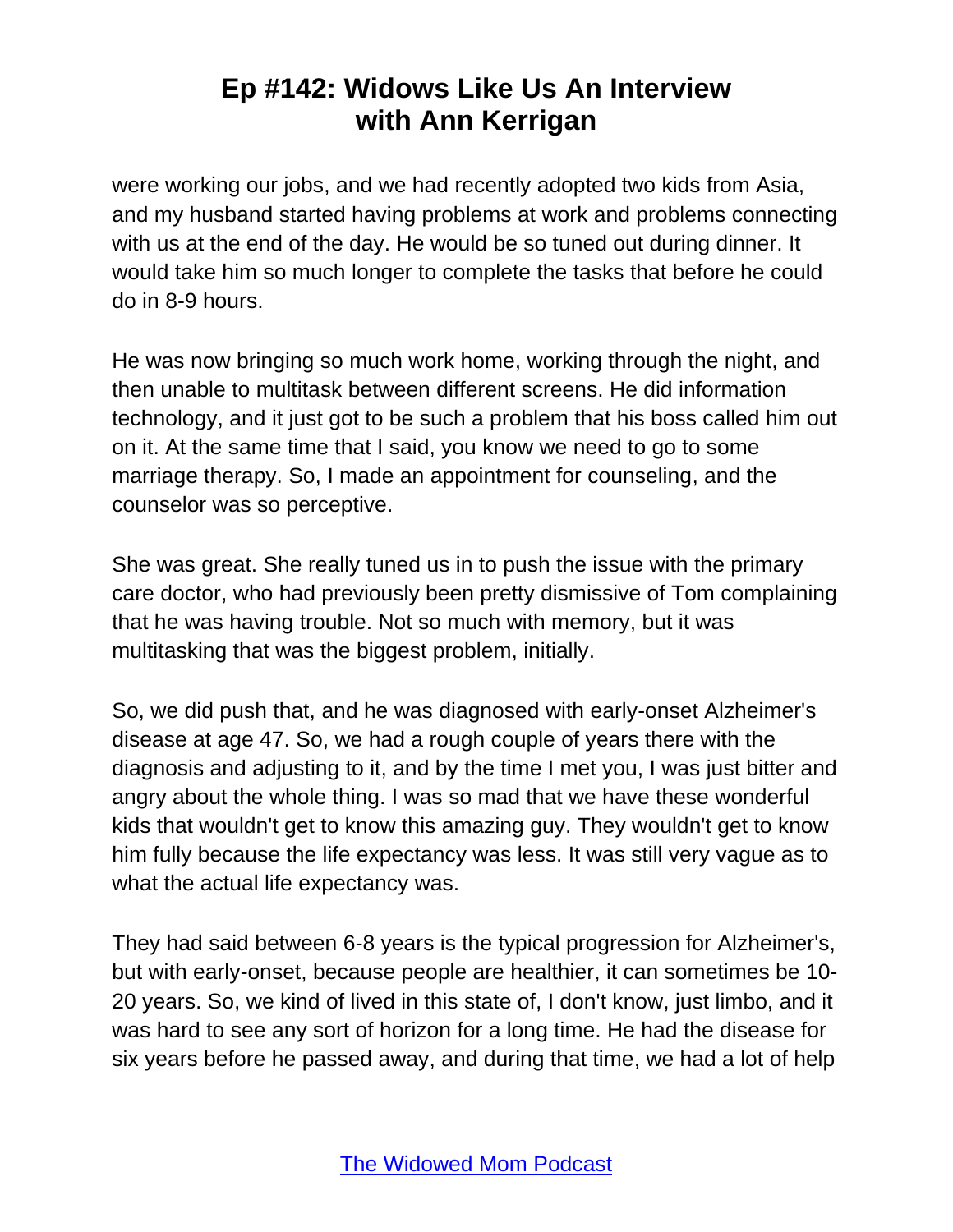from friends and family, church, neighbors, school community. We were really, really lucky, but nonetheless, I still felt very frazzled.

Like I was never fully meeting his needs or the kid's needs, much less mine, so the idea of self-care, even though I would try for it, it just was so— I learned a different type of self-care through the work with you, and that is what has been especially beneficial.

Krista: How old were your kids when your husband was diagnosed?

Ann: They were, my daughter had just turned four, and my son was four.

Krista: I mean, even that, even that in of itself having two-four years old's that you adopted. It's hard enough to take good care of yourself without a husband who's now been diagnosed with this life-changing thing.

Ann: Yeah.

Krista: And so, how far out were you from his loss when you, you know, started looking for support?

Ann: Let's see, how far out? We have a local group called Judy's House that I called them like the next week after Tom passed, and they said, well, you need to have been out for six months from the passing. I thought, oh, how am I even going to make it to that, but I did. I started with that initially, and that was a really good program. They were amazing for us.

It just so happened that in our little group of ten there were most of the kids were ten years old. My kid's age at the time, so we just kind of lucked out with terms of being able to problem-solve around what does grief looks like in a child that is of different ages? So, it was nice. It was really helpful to have such a bond from these folks, but then, I still needed more kind of for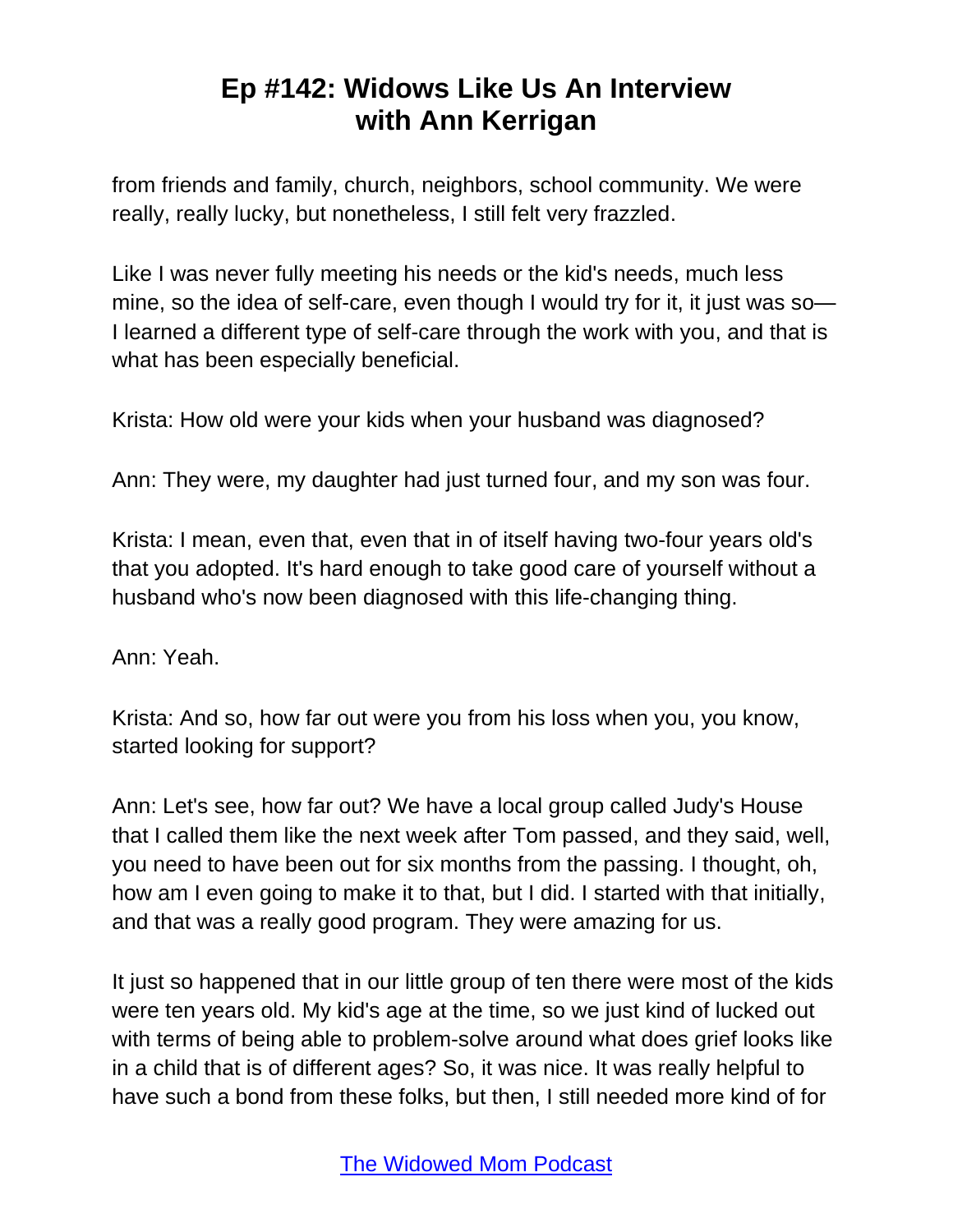myself, and I got the sense that I needed to talk to more people, but there really wasn't a good fit in town at that time.

So, I did start looking online, and I had—

Krista: —You're in a large city?

Ann: Yeah, and I'm sure there were if I had kept digging, but at the forefront were groups for older people. So, you know, plenty of people in their 80s and that did not click, you know, I so needed the support around my kids. Another thing that I really got from your program is the idea of supporting myself is supporting them.

Krista: Was that something that was hard for you to see before?

Ann: No doubt, really hard.

Krista: How did you see it before?

Ann: I so know it intellectually, and I've told people, you know, that airplane, mask metaphor so many times, but it doesn't feel good when at the time you're, whatever it is. Whether you're taking a few extra minutes to read a book, and your kid is bounding on the door, and you know that they have true grief as well. Like, it just doesn't feel good to put yourself at a higher priority.

Krista: I went back and looked at your, way back in the day, it's a different process now, but way back in the day, I say way back in the day. It was like 2019, but it feels like eons ago, you know, when you first inquired about coaching. One of the things you actually said in your coaching application was I tried to put the oxygen mask on myself first, but I ended up feeling so guilty. Like, I can just even hear the same words now as then.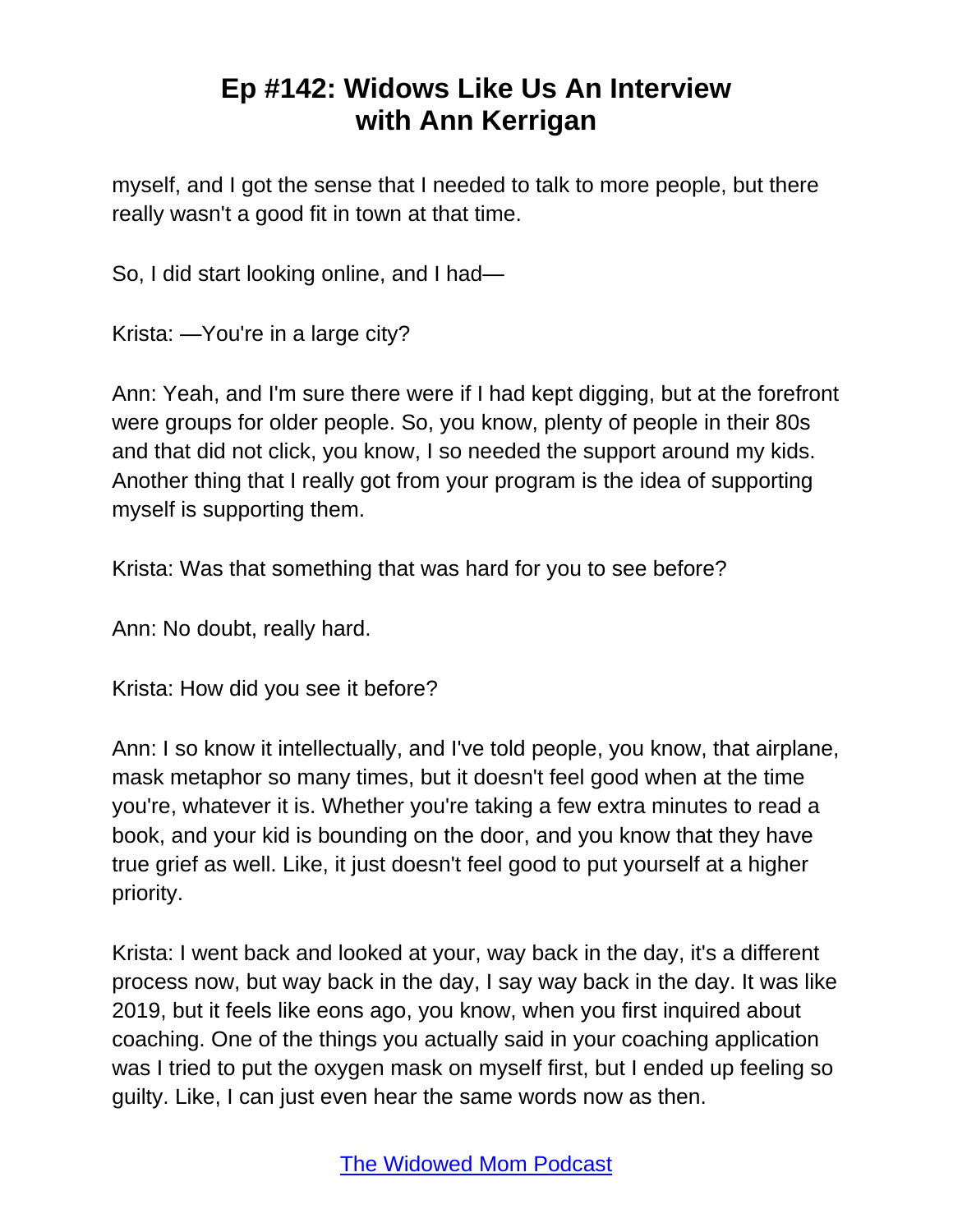Ann: Yeah, I remember that guilt being so strong.

Krista: So, you were listening to the Life Coach School podcast?

Ann: Yeah, I had been referred to Brooke Castillo, and she had interviewed you, and you had talked about going through the process yourself and then wanting to help widows, and you can just tell from the commitment and the passion in your voice that this was something that you really long to do.

You felt it was your mission, and it felt comfortable to kind of follow that voice. I don't know. There was just something that kept drawing me to eventually, you started your podcast, and you and I did a little bit of one on one coaching, but for me, I was still trying to poke holes in the model.

Your thought model makes such a difference to analyze what's going on in your head and check it with reality and see if there's a way to reframe things. But I just kept—I remember specifically bringing problems to you, like, global war problems, and global famine problems, you just so very patient.

Krista: You tried to break the model? Yeah, but you know, I know I've told you this before. That's one of my favorite things, and I think that's what served you so well is because if we just accept someone's teachings without really thinking them through, ugh.

The much more powerful approach is really to challenge the tools that we're learning and challenge the teaching, and really kind of put it to its test, because then once we've done that, that's when I think the tools become useful. So, I love that you did that. Definitely kept me on my toes as a coach, which is also fun for me, but more than anything, I think it's just beneficial for you, right?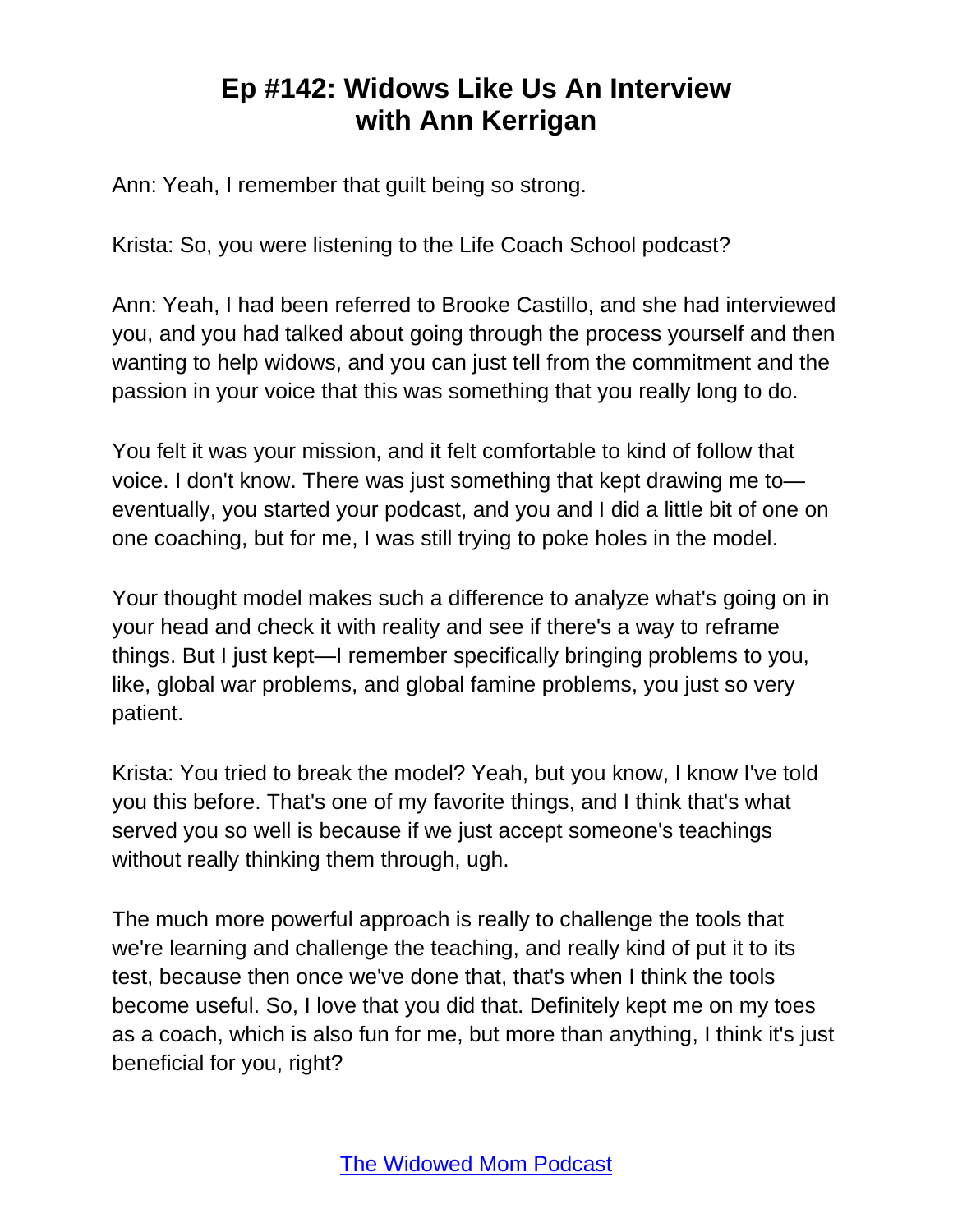Because now, you know, you really have, you know, not just swallowed what you were told—such a more powerful way of learning.

Ann: Yeah, yeah. No doubt. Also, I think the group that we had with that initial group once you started the coaching, I was in that first group, and that was just a really special. It was really powerful women that also didn't blindly accept things. So, to watch them go through the process as well with similar reluctance, it made it easier for me to say, okay, well, let's look at this a little bit more closely, and I think for me, I just there was so much anger.

Now that I look back, I was bitter, and I thought that was just grief, but now that I look back, it was years of feeling like I wasn't helping the kids fully, feeling like the universe was off, and that someone needed to alert the universe that my kids were not—did not have a dad right now.

Also, here was this dad. He was really emotionally suffering. He would put on a great face for other people, but there was part of him that could tell that he was losing his ability to think through things, and that was just crushing for him when he wasn't able to dress himself anymore it was, every little thing that he lost, he would grieve hugely about it.

So, grief and anger were so entangled for me that it really made it hard to sort out kind of where to start, but you were so accepting, and the other women were so accepting of the ugliest crying sessions. I can remember just really having trouble just getting my breath because it was still so raw, and so, there were some big feelings.

All my life, I have been encouraged to ignore those big feelings or downplay them. So, here was someone that said, oh, no, let's look at them more closely. In fact, what else is within this big feeling? Are there other thought components, and have we named them precisely?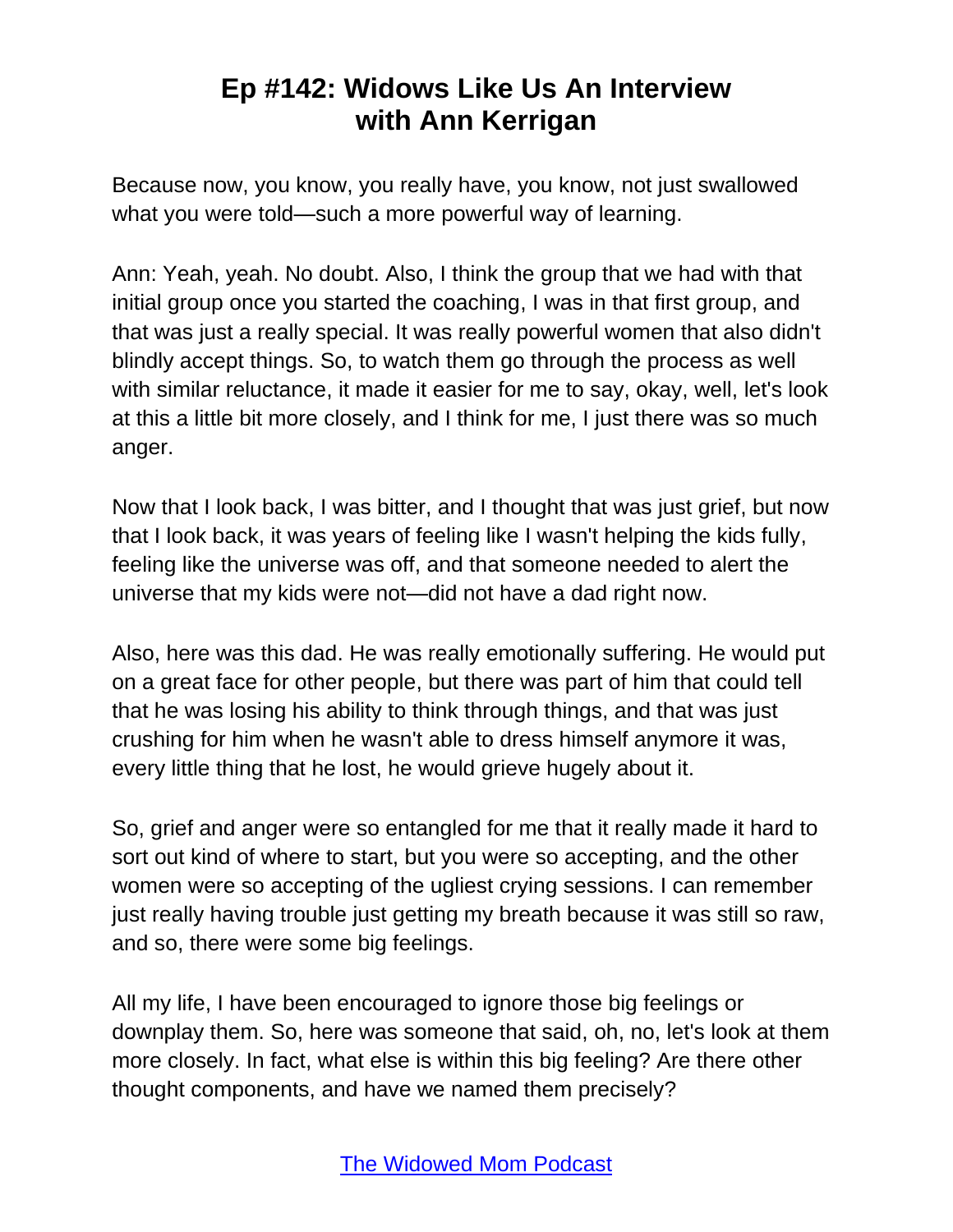So yeah, that was so new to me. I remember having the feelings wheel with me every single time that I talked to you. Since then, I've gotten a feelings wheel poster. It's in our kitchen. I bring it up to the kids.

Krista: I love it. Yeah, there's actually a feelings wheel pillow that I found too. I'm thinking that may be a good thing to have around. Yet, you had a unique story in that there are a handful of people who, like you kind of coached, did the one-on-one coaching first, because I don't offer that anymore, but did one-on-one and then still came into the group. So, I think you have an interesting perspective there of what it's like to have. Because sometimes I think, tell me what you think about this, people think that a group is going to be less powerful because they think that what will shift things for them is the one on one attention with the coach. I'm curious to know what you think about that because I don't find that to be at all true.

Ann: That wasn't the case for me. That's for sure. I got so much more out of the group coaching. I mean, it's night and day. I got maybe one for every one hundred sorts of points or takeaways of—

Krista: What do you attribute that to?

Ann: It's really helpful to watch someone else think through because you're on the screen with them. Everyone that wants to be is, you see their face, and you have a dialogue by way of the chat. So, you know what other people are thinking, how people are processing it, and to hear it from someone else's perspective, hear it in someone else's words, maybe the way that you said it didn't precisely click in my head, but to hear someone else say it, the same topic, the same words, but in a slightly different order, it just sits differently. When you have that many versions of the story coming at you, it's easier to see your place in it and to reevaluate, oh, your own thinking about the subject.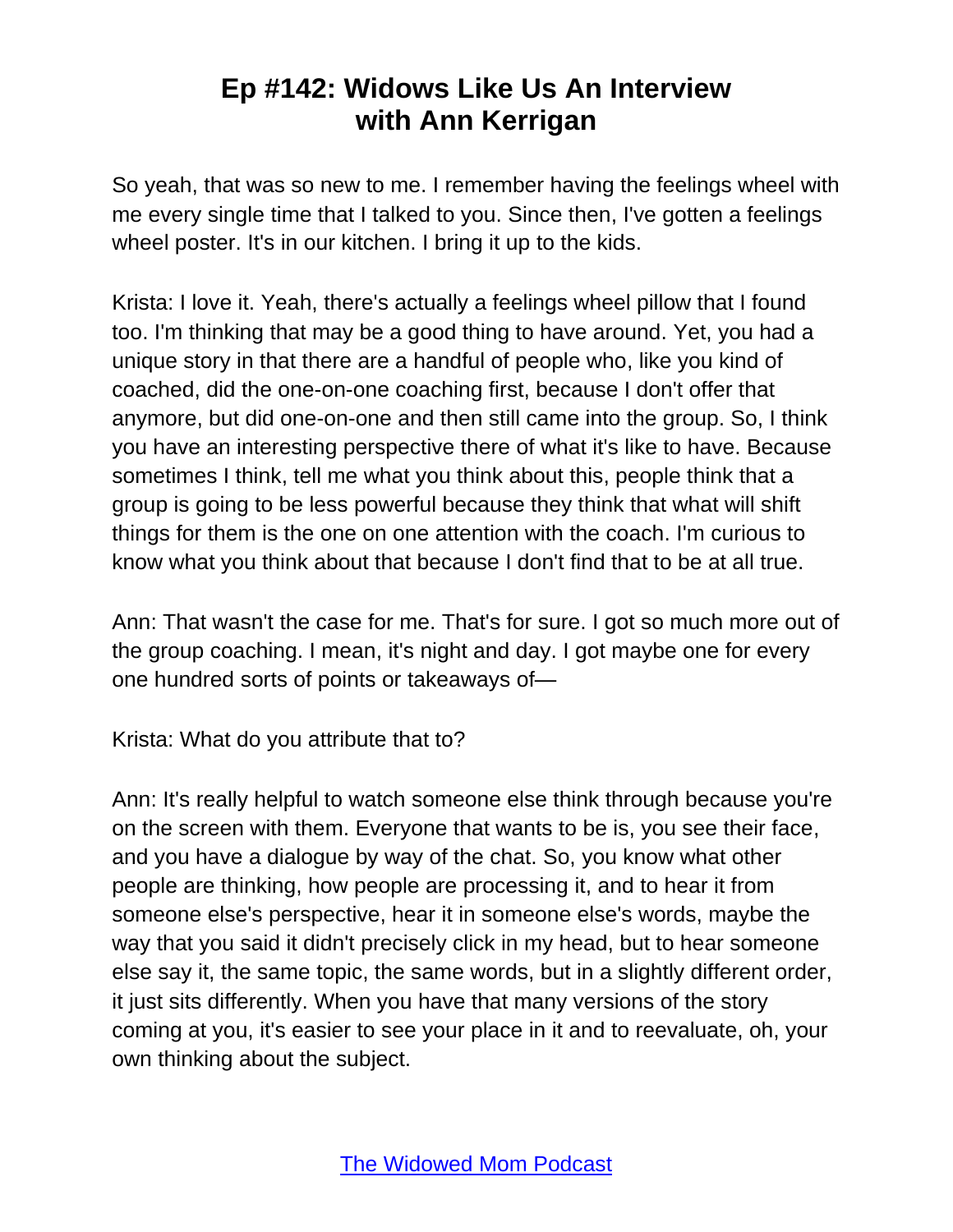So, for me, the group coaching was just night and day, so much more beneficial.

Krista: Yeah, I agree. I find the women in the group, and whether it's, you know, grief-related or not, it's just the ability to watch and learn when my brain isn't defensive.

Ann: Oh, yeah, yeah.

Krista: When I'm the one being coached, you know, your brain is just kind of, doesn't really like it, and so, when I'm watching someone else get coached, I can see how I do the exact same thing that she's doing. It's so validating to be like, oh, there's nothing wrong with me. That's just the human way, and then, also, I can absorb the takeaways because my brain isn't so worried about defending me.

Ann: Yeah, yeah. That defense is powerful. I know along with the anger, I had a lot of feeling outside, just after years of not really participating fully, well, I shouldn't say this, I was participating fully in life as it came to us, but it wasn't the version of life that I thought that I would have, and I was so mad that it should've been different, and that I wasn't able to be there and be sort of on the well, now I relate it as being on the inside of things.

I felt like I was always on the outside when I had come to, and then to be able to see other people struggling and having these same challenges, I learned that I was not just this special person that would never be able to get the hang of living without my husband. You know, to be able to see that other people were struggling in the same depth that I was. It was helpful to see.

Krista: When your brain has a story like that, right? All brains have stories, and when our brain has a story that we're on the outside of things, then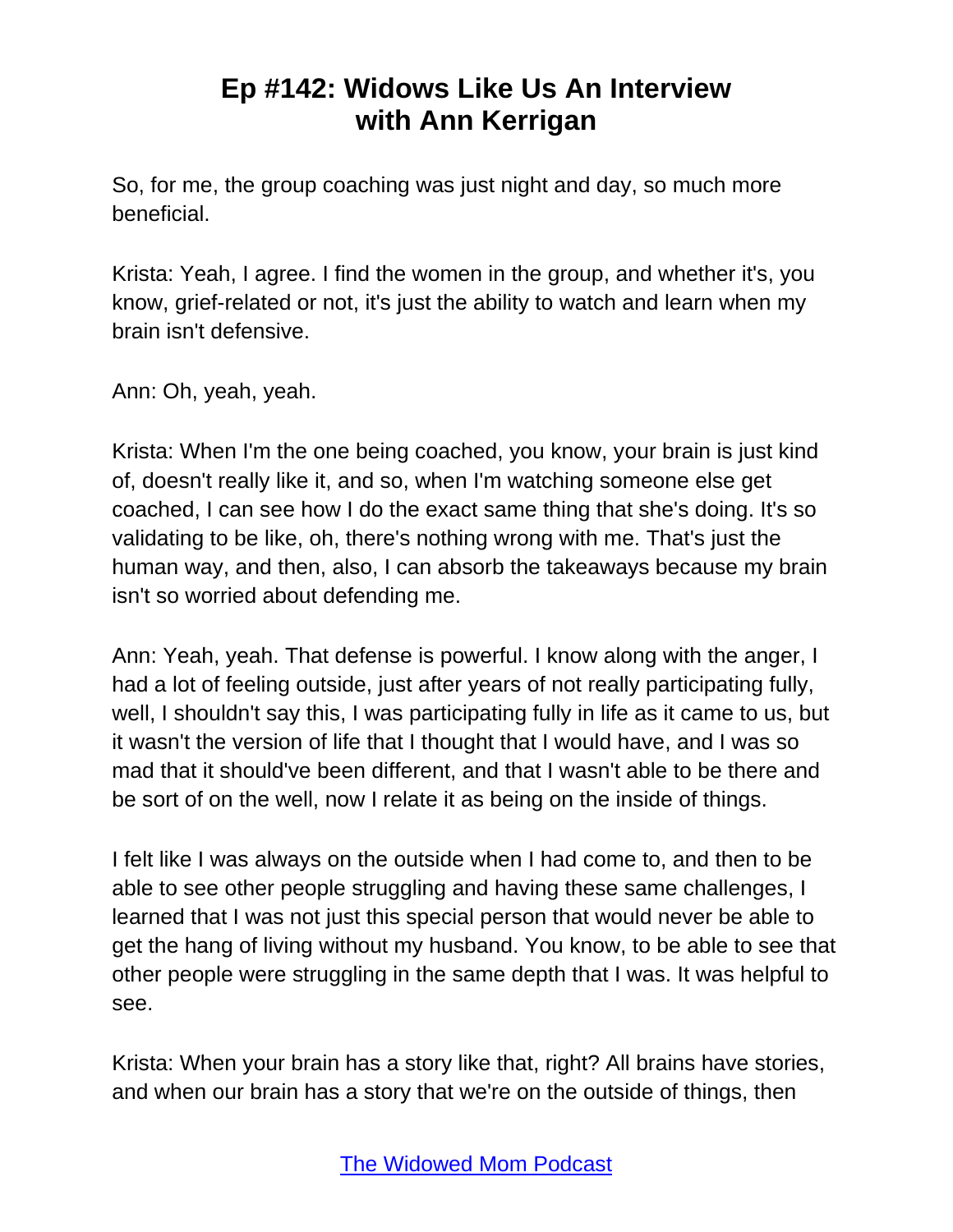that's all it's going to show us. It's going to show us that everywhere. Where were some of the places that your brain was showing you how you were on the outside?

Ann: Definitely socially. For me, it was with the kids whenever there would be an interaction with other parents at a school event. I was just so bitter that I wasn't able to share that with my spouse or with my partner. I was mad that the kids just didn't have two parents. Everything looked different if I went away for a camping trip with friends. You know?

Other family's had two people setting up the tent, but we didn't. We had two little ones that were tangling up the cords while I was trying to get the tent set up.

Krista: Yeah, this reminds me of some coaching that was happening earlier in the week inside of Mom Goes On when we were talking about what it's like to believe that you're the third wheel. Right? And feel like an outsider, and how it seems like what has to change is that you have to be coupled, or you have to be partnered, the math has to change, right?

You have to be in an environment with either all widows, or you have to be part of a couple with all the other couples, or you know, co-parenting with all the other co-parents. Then, and only then do you get to believe that you belong, right, or that you're not the outsider. It's not really true at all, but it's a hard shift to make.

It's hard to understand that's actually something we can control with our thinking. That we can choose to see ourselves as part of it, right, and as belonging?

Ann: Yeah, that was a big step for me. There are times when I still feel myself skeptical, but then, I am able to step back now and say, well, what is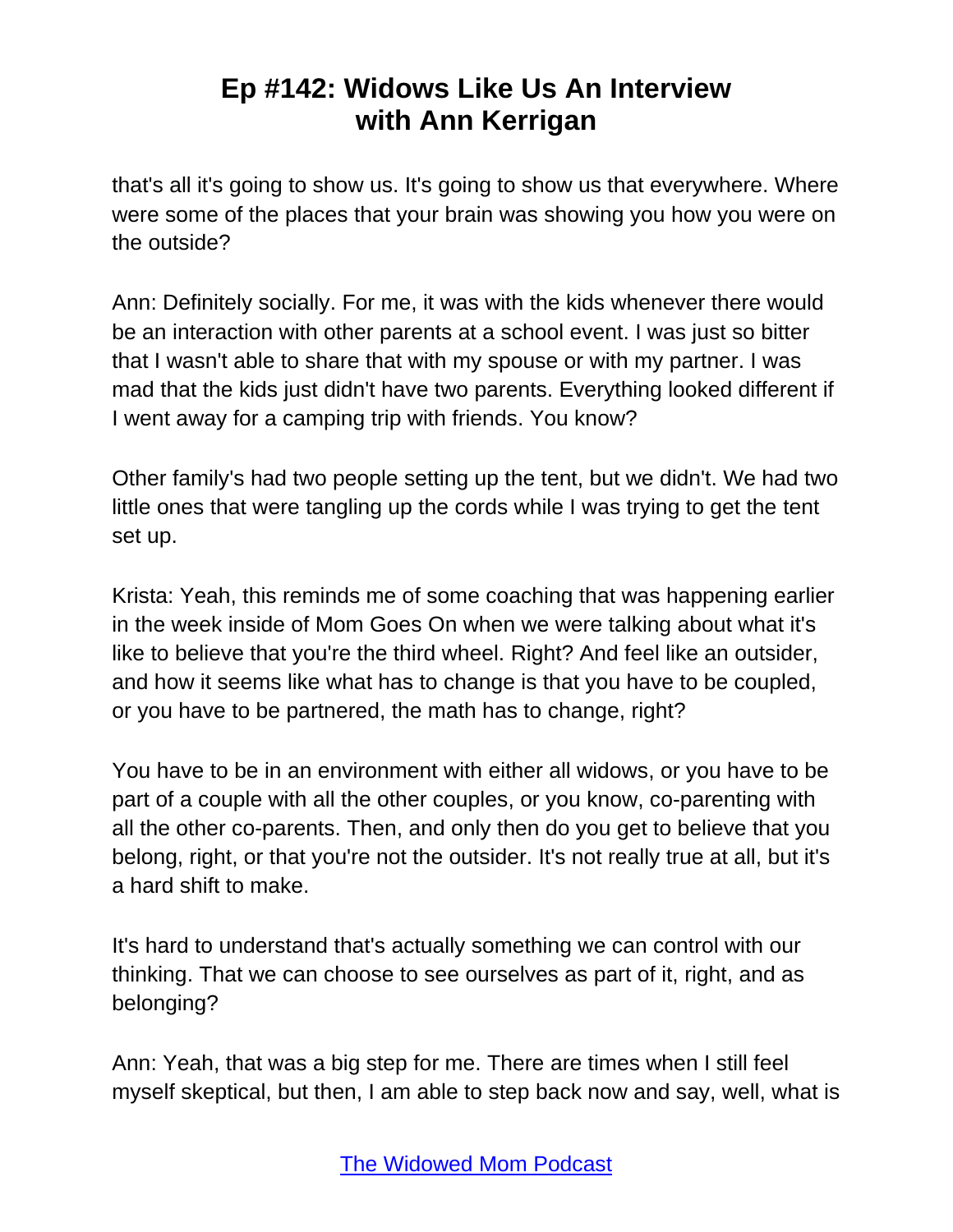going to serve me the best? What is going to help me the most, and then I'm able to get deeper into the model and look more closely at different thought ladders that might help me get to where I want to go in the situation.

Krista: Yeah, when you came to coaching, what were you hoping would change or would shift?

Ann: I just didn't want to hurt. I didn't want to hurt. I had so much pain even, yeah, interestingly talking—I haven't talked about that raw pain in a little while, and I'm getting teary right now just thinking about how acute that was and intense. You know, I was in bed quite a bit, even though I was still functioning in society. That was my default was to just crawl into bed because everything just felt so hard.

I had a therapist that I was working with and making great strides and doing well, but the work with you… it's just different. It helped me open my brain and see things from an even more varied perspective. So, it was good. It was really, really good. It's definitely encouraging working with the kids. Parenting is so different after having learned this work. My son does not like art. He wants to transfer out of this art class, and you know, only for if not that many more weeks of this semester, and he will be fine. He's not being hung by his toenails, but he wants to get out of art class.

Krista: Ha, great visual.

Ann: Yeah, so, I—We had a great conversation this morning. I said it does not matter to me if you get out of art class or not. You could put your energy into that with your teachers and your counselor, but I wanted him to consider the idea that the benefits that he's going to get from staying in the art class are going to be more helpful to him in achieving his dreams. He kept saying, well, no, you just want me to be an artist.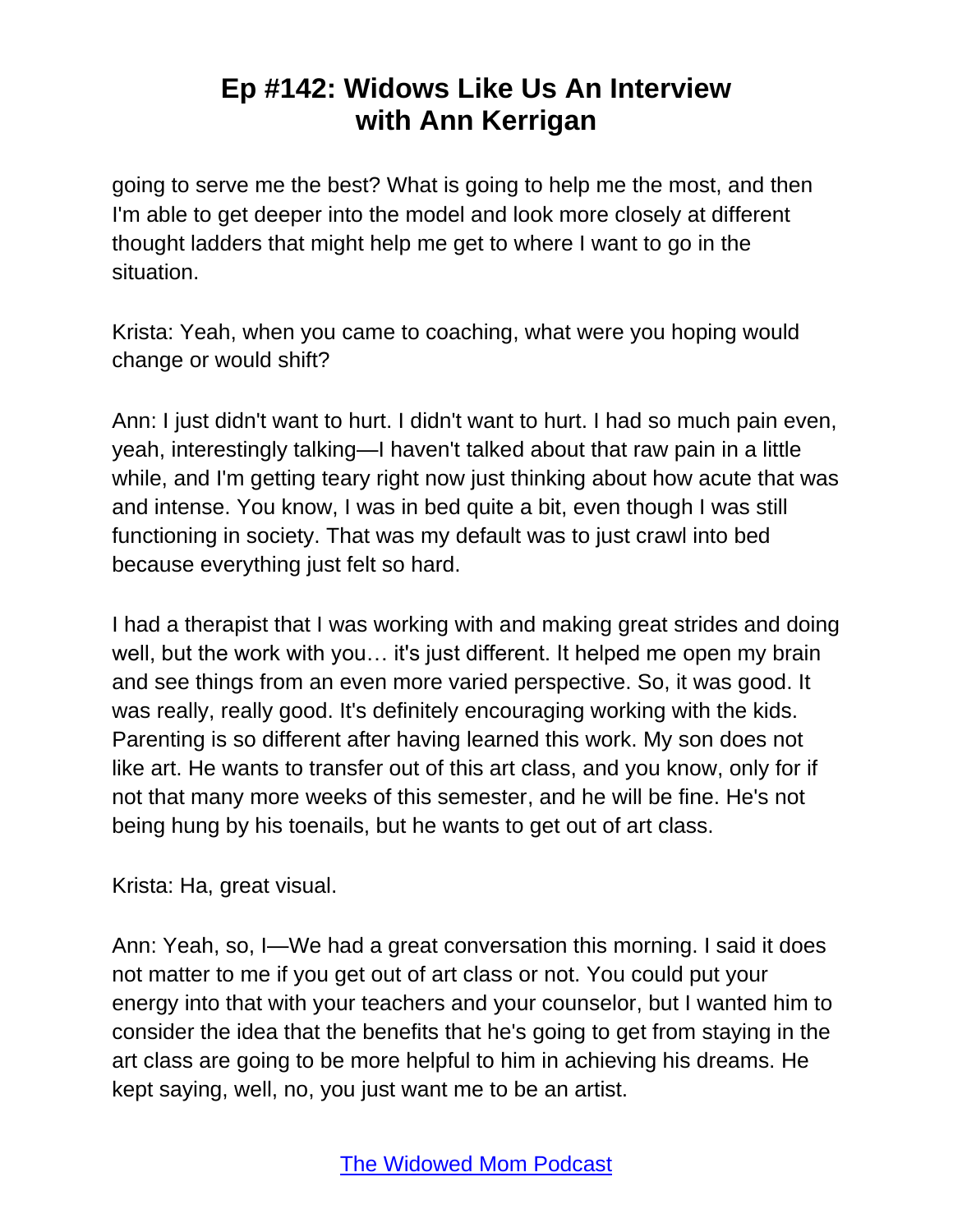No, I know that your main goal is to make a movie, and in staying in art class and sticking with that discomfort, you will have a greater ability to withstand other hardships and to be able to think through other situations when you're uncomfortable and to be brave in those situations when you are uncomfortable. So, it was great to be able to have that as a learning tool for him.

Krista: I'm curious. How do you think you would have approached it differently if you hadn't had the tools that you now have?

Ann: Very didactical. No, this is the way it's going to be, and it just would have been a screaming match. I mean, that's how it was for a long time because as I was starting to look more closely at my big feelings, here was this kid that is just naturally very expressive of his very big feelings. So, we had for years, we've just had screaming matches.

Until I was able to say, you know, this is his discomfort with the consequences I've made around screentime or checking in with me, whatever it is that he doesn't have to like this. I can make up my mind to be firm in whatever thought I want right now, and the thought that always helps me is that I think back to my values, and you've just been able to help that be more prominent in my mind during times of conflict, so.

Krista: Yeah, it's such a great compass to have, right? If we know what we value and we know who we want to be and how we want to be, yeah, it's just so much easier to bring ourselves back to what matters, for sure.

So, thinking back to kind of, a lot of people find the podcast in the first year, like, thinking back to what it was like for you, and I know it was a long drawn out unpleasant amount of challenging before your husband died but thinking about what it was like for you to be an early widow? If you could go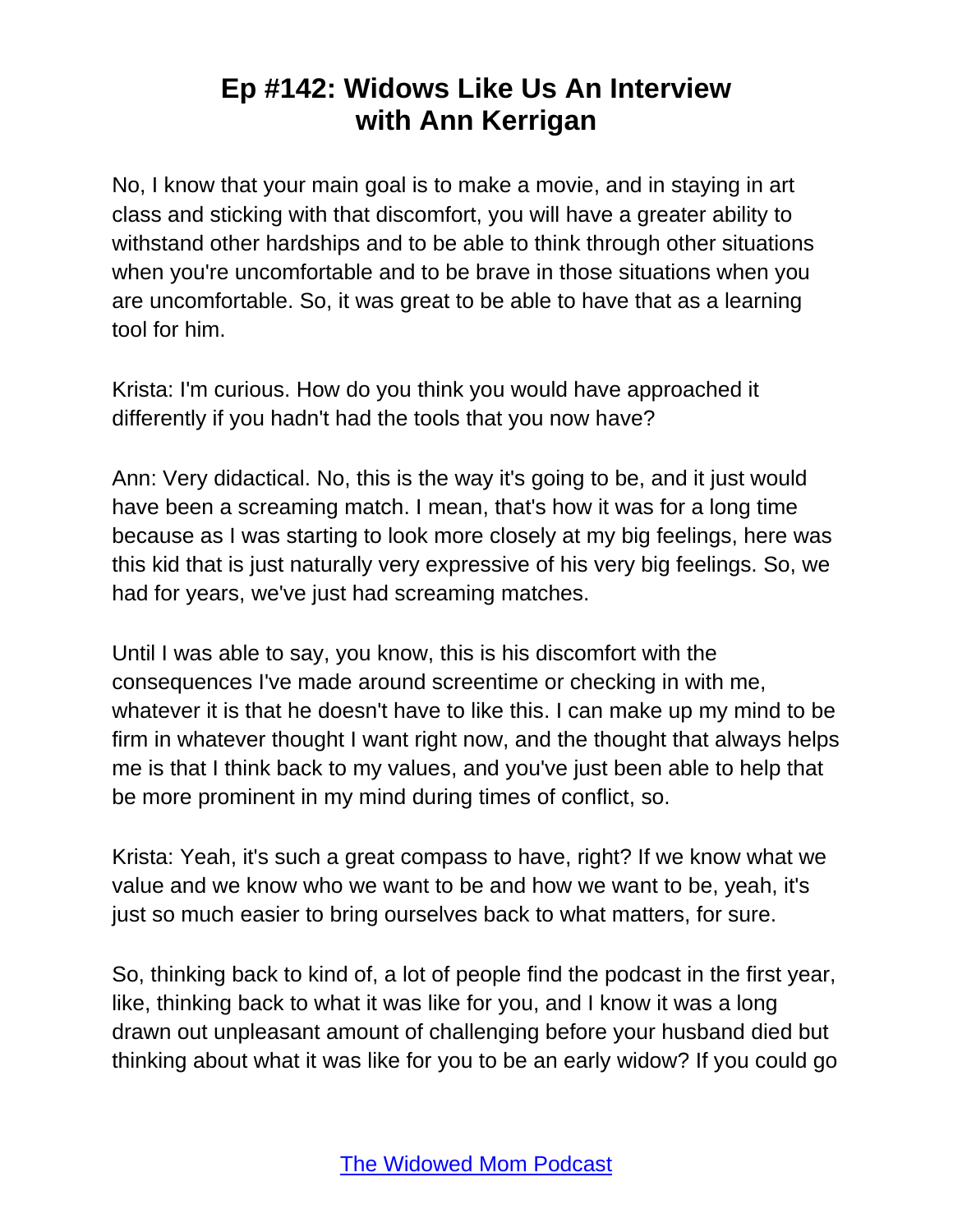back and give yourself some advice, right? What do you think you would tell yourself?

Ann: That's such a good question. Such a good question because I felt it was just truly a physical pain for me, and the widow fog was intense. I had trouble focusing to read a book, and then also during that first year, my father and my mother in law passed away, so it was so cumulative everything just kept—It felt like things were just piling on me.

So, just being as gently as you can with yourself that would be the main thing that I would say to a new widow because it is big and it takes a while for your body, mind, and your spirit to be functioning without your significant other that you liked a lot.

Krista: Yeah, and it's so easy to compare ourselves. You know, even without our person, but it's so easy to compare ourselves and our own, you know ability to function with what it was like before and then weaponize that and be mean to ourselves, and why can't you get it together? You should be doing better than this. You should be more patient with your kids. You should be more of what you were before it all happened. It's so easy to fall into that lack of self-compassion.

I also find it interesting and somewhat ironic because so many, you know, you said you wanted, that you were having so much acute pain, and the feelings were so intense, and then here you come to coaching and guess what I say the first thing, now we're going to feel our feelings? I always feel bad because I know that's the last thing people want to do, but I also know that learning the skill of being able to sit with the feeling is a really powerful change. So, sorry about that, but you're welcome.

Ann: It's a big hump to get over.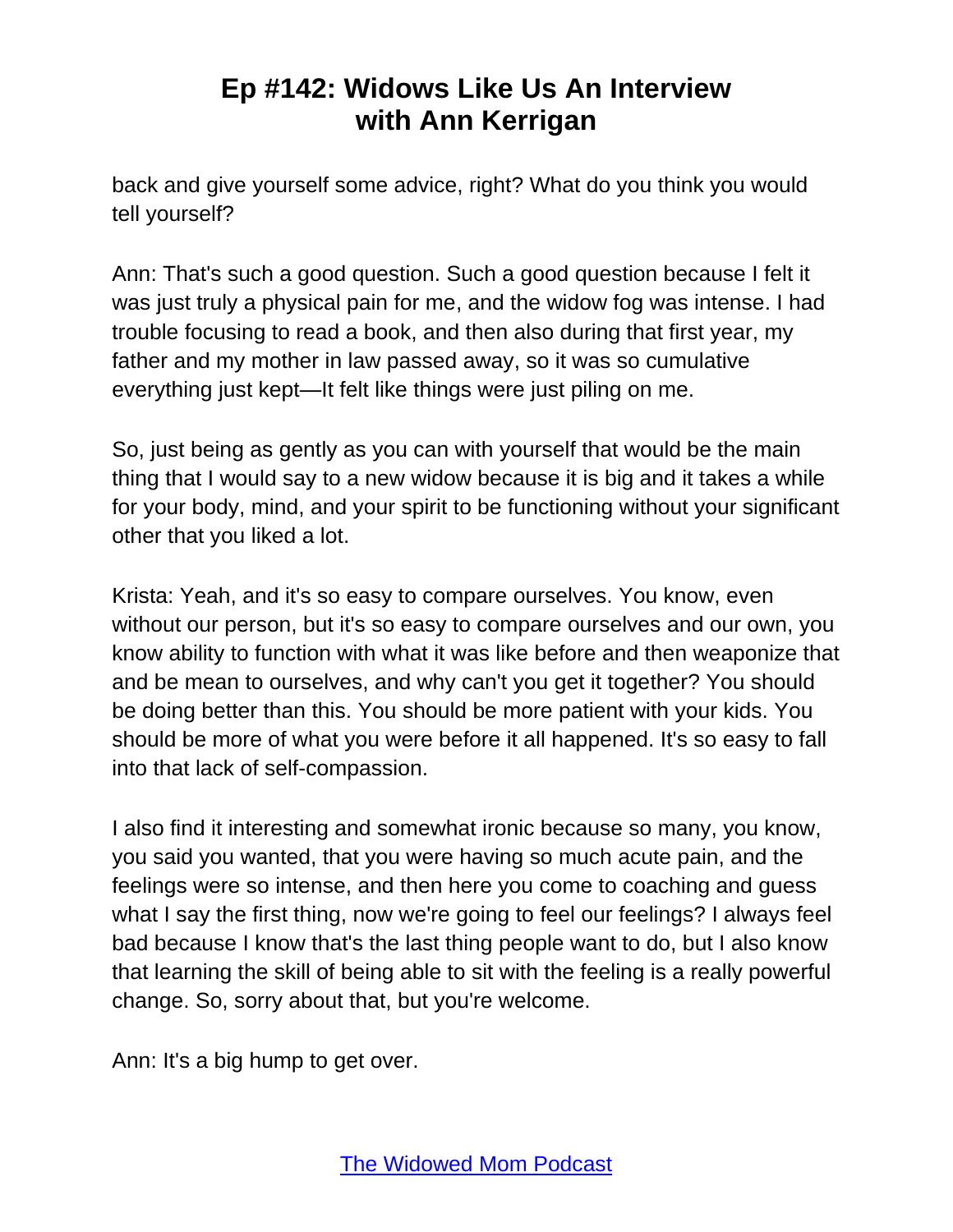Krista: It is! I mean, were you taught anything about feelings?

Ann: Oh, no. Absolutely not. I remember you distinctly you saying, well, what else, other than sad? I mean, I really could not get any other specificity within sad.

Krista: Yeah, emotional vocabulary, very limited.

Ann: Mhmm, no doubt. And there was a part of me that had once I started feeling those feelings some shame around feeling them. That boy, if only I was different? If only I was better able to accept what she's saying, then I would be able to change my feelings more quickly. But, you did a great job of just meeting me where I was. I remember you gave me coaching around tapping that encouraged me not necessarily to physically tap. I love the emotional freedom techniques that you do a lot of work with, and it's so beneficial.

But the act of tapping, my few fingers against different parts of my face or my wrists, it would set off electrical charges it felt like. It was just really powerful. It was too much. So, you had me just think about the area being warm or just consider that area as I was doing the tapping work, and that was very helpful.

Krista: I have forgotten about that, but now I do remember. That's another example of, I love that you, this is what I love about you, you don't just take your question or something that doesn't feel quite right to you and then go in the corner, right, like you bring it up. I wish everyone would do this. Is when they have a question, they would ask the question, right? When they want more information, they would ask for more information. I love that about you. It serves you so well, right? You figure it out. You don't just go, well, I guess that's not for me, and then walk away. You keep asking.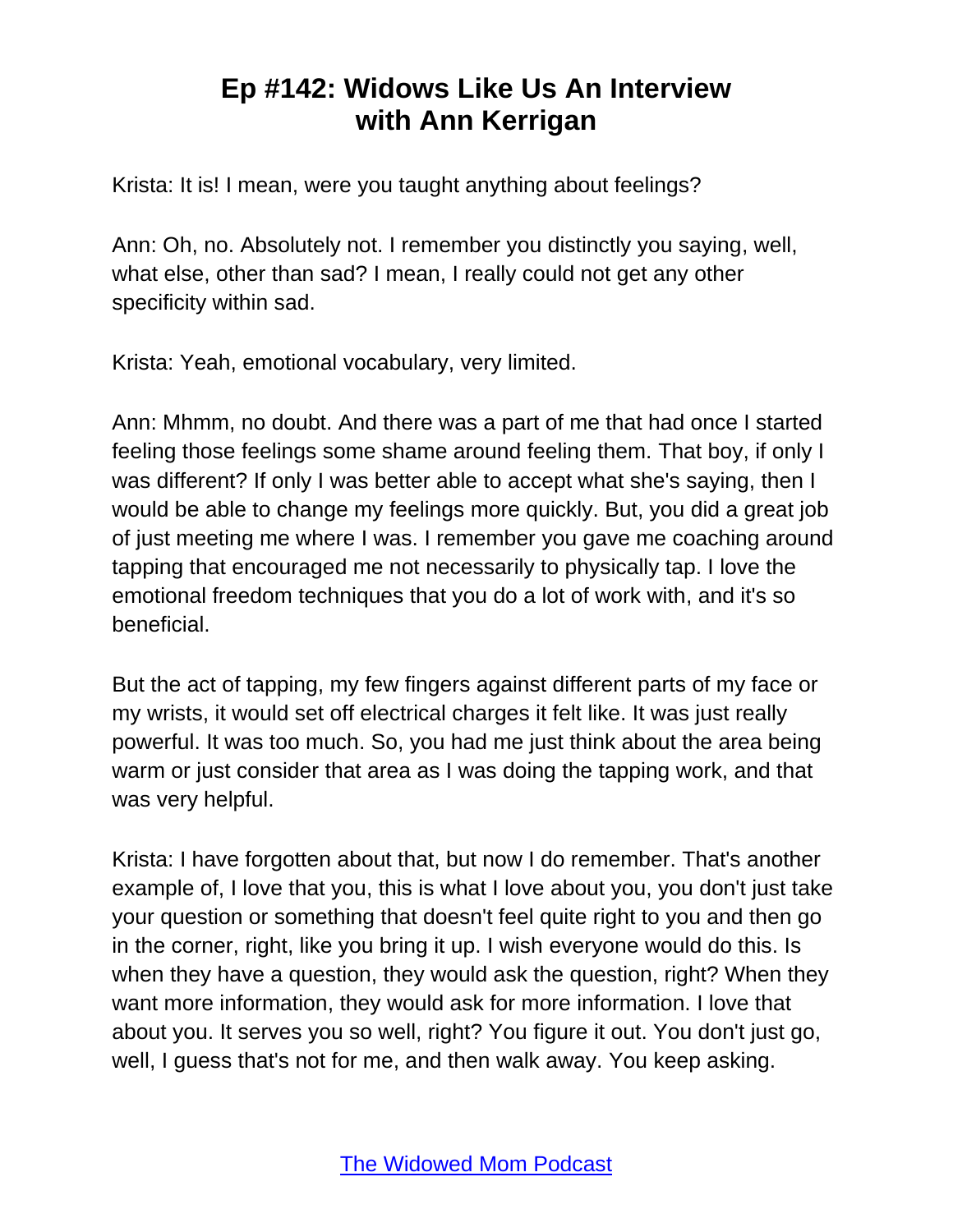Ann: Yeah, it definitely was a process to get to that acceptance, but it's been a good thing.

Krista: Okay, so I want listeners to hear about your new adventure.

Ann: Oh, how fun!

Krista: I'm so excited for you. I'm not just excited for you. I feel the same amount of excitement for you as like I felt for early me. Because I know how satisfying the work is I do for me personally. I know it helps the world, but I also know how it adds value to my life, and it makes me want to get up every morning and do what I do, and I'm so excited for that same experience for you as hard as I know a new business adventure is, right? Because it is hard. It's just really fulfilling, and I'm excited. Okay, so, I'll shut up, and you tell us.

Ann: Oh, no, to be able to give back in areas where you had struggled previously is really cool, and it feels great to be able to do that for other Alzheimer's caregivers. So, I know, I talked about those six years Tom being sick was so hard, and oftentimes people don't know how to help. Especially if they don't live nearby. You know, I had plenty of Tom's family call from California and said, well, what can we do? What do you need right now? And I would be at a loss because one, I was just overwhelmed and had no idea what I needed, and two, like how, do I even ask for that?

So, I have developed a subscription box that encourages caregivers to take time for self-care. So, the subscription box has every month it's a different theme, and every month it will have a component around hydration, nutrition, aromatherapy, and a tool to help you process your feelings. That was one thing that during I think that would have made a difference during the course of my husband's illness. If I had been encouraged to feel my feelings during that time rather than stuff them down and store them up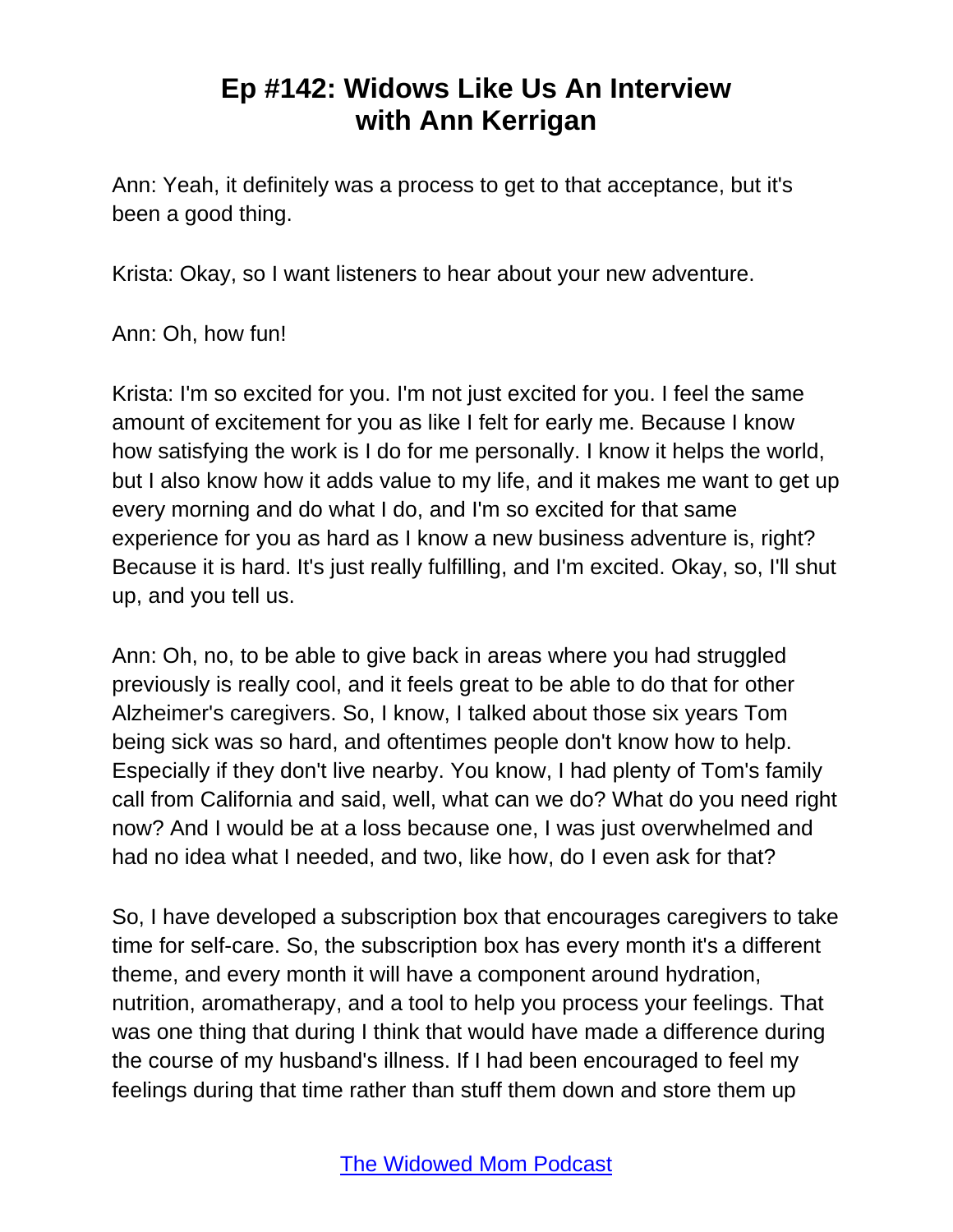until they were just a ball of anger. So, yeah, it's amazing that your work is going out there into the world in another form.

Krista: I'll take the compliment. I'll take the compliment, but like, you created that, right? Because I've coached a lot of women, and not everyone goes out and creates something like this. It's not me.

Ann: Awe, well, it's pretty fun, and I really hope that other caregivers can benefit. So, this is something that can be sent throughout the United States, and especially when someone is newly diagnosed or the disease has taken a turn so that suddenly things are more challenging. It's something that can be even to the caregiver, and they can hopefully get a little replenishment and reprieve and get their tanks filled with it. Yeah, it's been a blast!

Krista: So, forgetmenotbox.org, correct?

Ann: That's correct.

Krista: Okay, so if people want to learn about it, they can go there, and basically then they can just send this lovely box to someone else that will brighten their day and help them with their self-care, and you know, hopefully, well, not hopefully, I'm sure they will absolutely be uplifted, but hopefully they will also take advantage of the feelings part of that, and the even deeper self-care that's available beyond just the nice things that are in the box.

Ann: Yeah. Sometimes it helps to have that permission and something for the process with you, I had the workbooks that would just show up on the doorstep, and they had very specific assignments that were broken down into doable chunks. So, along those lines, I hope that the box will give people permission to take the time to explore where they're at in life and to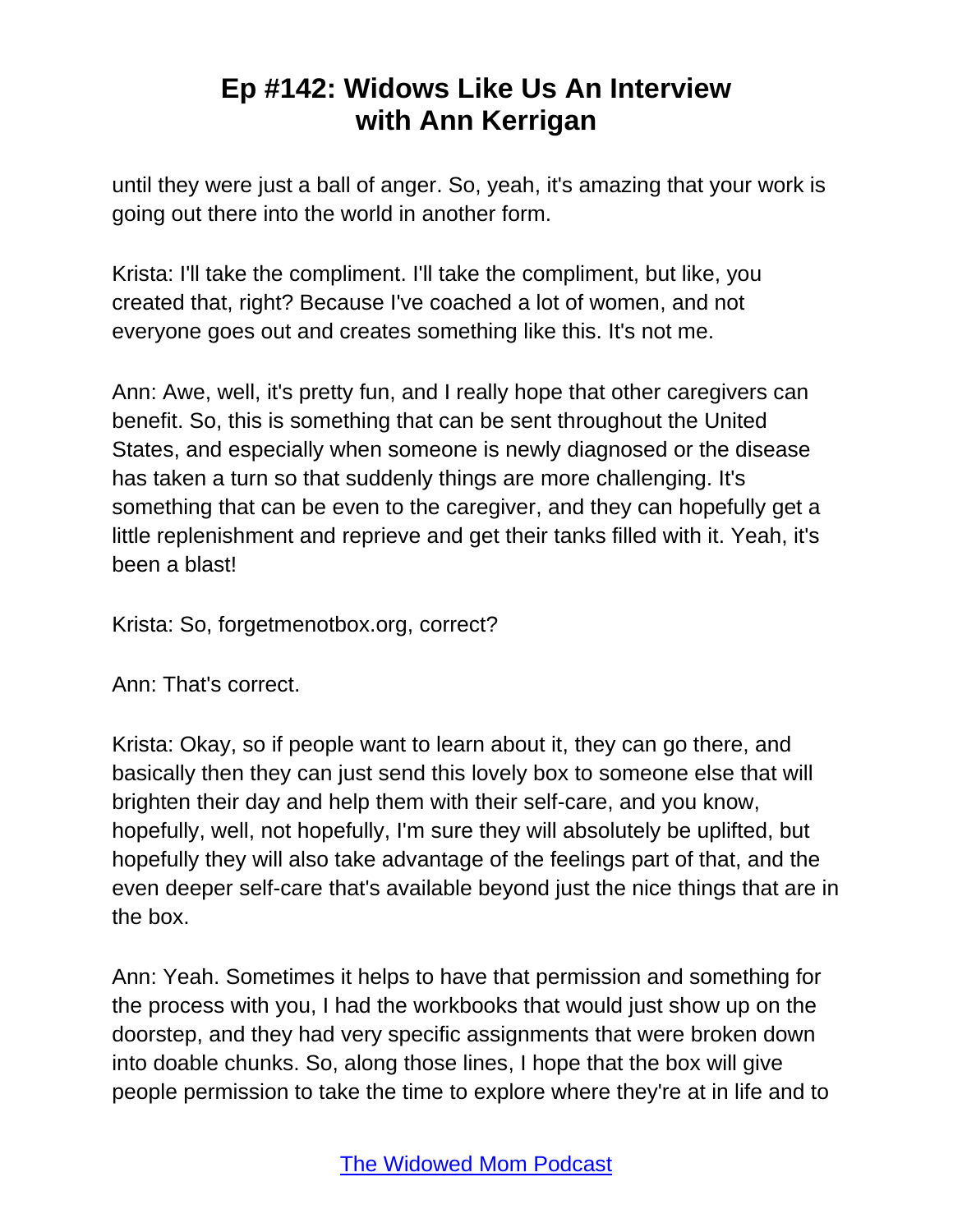remember the spirit that they have and that they still have underneath all of the caregiving because sometimes you just become hyper focused on the individual that you love. You want to see them have as pleasant of a disease course as is possible. You do everything for them, and it's easy to lose yourself in that process, so.

Krista: Yeah, and people can get this subscription. It doesn't have to be for dementia, correct? It can be for?

Ann: It can be. A lot of the tools are more specific to dementia. We have some physician communication tools that are a little bit more specific. But it definitely could be used by any caregiver. Yeah, and it's possible to get one box or 3, 6, or 12 months.

Krista: Okay, so I'm just kind of doing a time check here, October; correct me if I'm wrong; October of 2018 is when Tom passed?

Ann: That's right. Yeah.

Krista: So, you're three years. Okay, so we talked about how your parenting changed, right, and your ability to not take their feelings personally or try to fix them has changed. We talked about how, you know, this whole idea that you were on the outside looking in, and the universe had kind of done you wrong, has really shifted. Obviously, you've started a business that's not gotten you in a place where you're giving back in a way that's meaningful to you and very powerful for the world. What else do you feel like changed for you as it related to coaching?

Ann: Oh, man, it's so hard to think what hasn't. I mean, I'm just sitting here talking to you in this room that I developed. This room alone, I think, is just really descriptive of how my mind has changed. Like right now, I'm surrounded by plants, and they're hanging from ceilings and growing up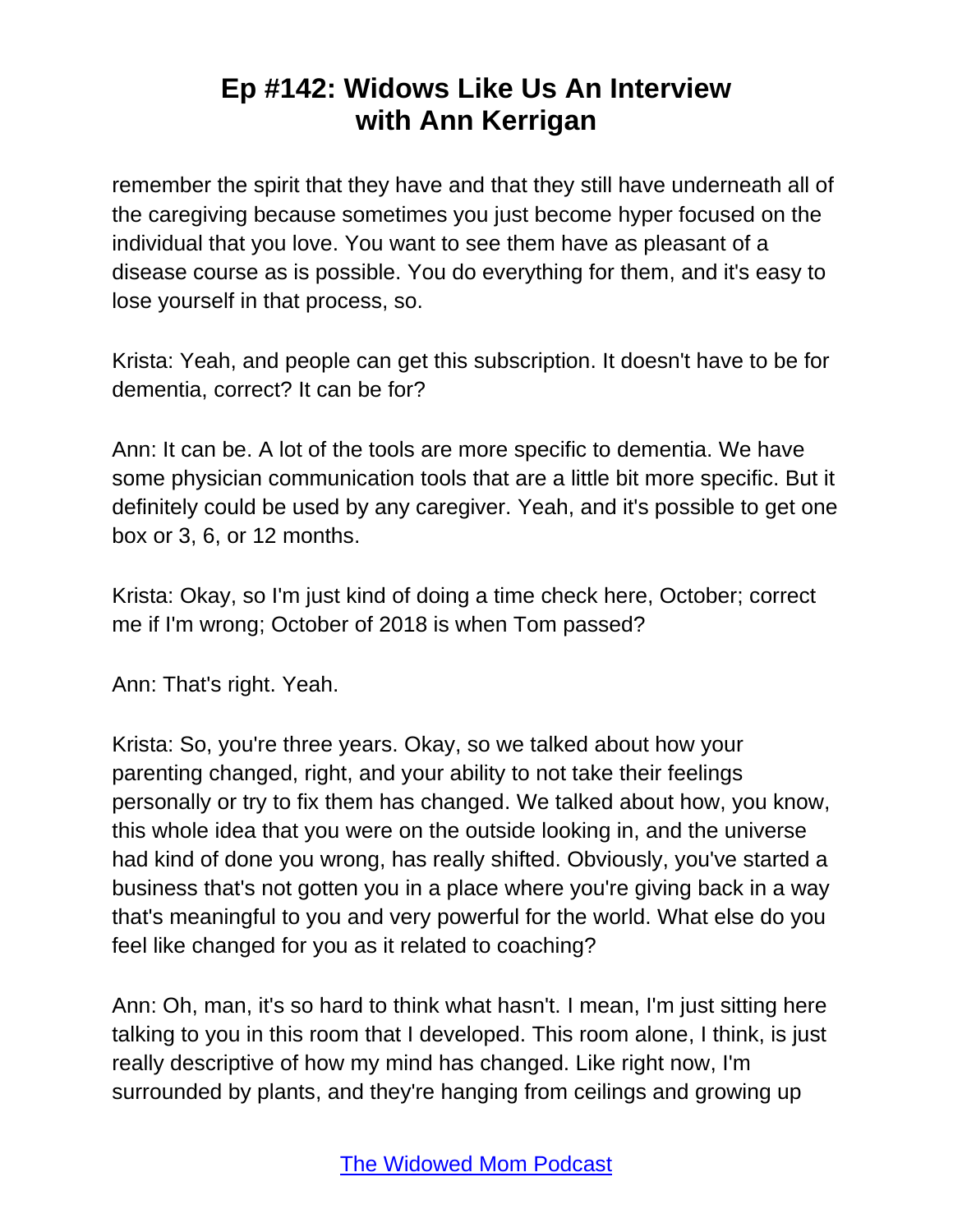walls, and it's windows, it's just a calm, peaceful room, I think as soon as I repainted and changed the light fixtures and got these plants up. That's when the idea came the forget me not box.

So, I think I'm able to drive some of my decisions around me, and in doing so, I have a very different creative outlook on life. My husband wouldn't have liked this design. I don't know how many of my friends or family would like this design, but I utterly love it, and it really makes a difference in my day. So, I'm able to see things that bring me pleasure and be surrounded by physical, I wouldn't say everyone's version of beauty, but for me, it is. And that's something that wouldn't have been manifested before.

Krista: Is this the same room because I remember you telling me at one point, you know, people when we're on a zoom call together, I only see what people want me to see, right?

Ann: Yeah.

Krista: So, you can make this really tight spot of the space, and I will not see what's happening in the rest of the space. And I remember you saying you know how much you had changed, you know the room that you were usually sitting in and that before you did, there were all these piles around you. Is this the same room?

Ann: It is! Yeah.

Krista: So, what was it like before? It's now a peaceful oasis. What was it like before?

Ann: My kids were making a lot of noise, and I was trying to find the space that I could talk on the Zoom call, and I couldn't even fit a chair in this room because of the volume of stuff, and so, I physically cleared a path and a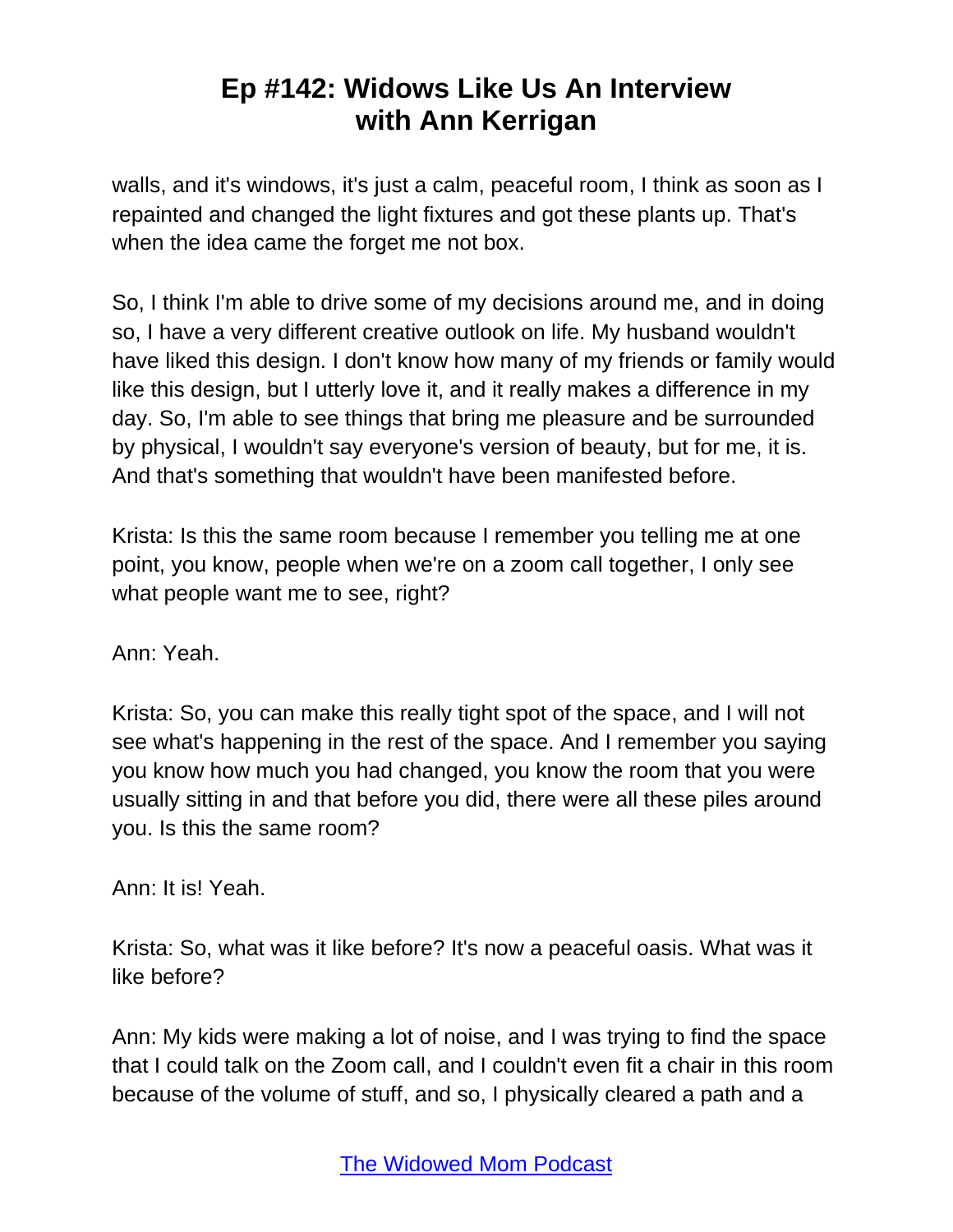place for me to at least rest my back against the wall. So, I was surrounded literally above my head piles of, you know, things that had accumulated during the last months of Tom's illness, paperwork from insurance processing, just so many mementos from his life as well as just plain, you know, all of the some of the stuff that needed to be going. It needed to be gone through like his—There were some of his clothes and a huge pile of his baseball hats.

So, for the longest time, I wouldn't go in here, and then when I was forced to, I almost had to get a rake to clear a spot and then.

Krista: Not to mention how did that room feel emotionally then?

Ann: Oh, yuck. Just horrible, just weighted, and dense. It felt hard to even walk into. It was really a manifestation of my head. Like, my head was heavy and dense, and I couldn't think through things, so, yeah. I love this room now.

Krista: I love it. It is such a beautiful illustration of your own progression, right? When we change what's happening in our minds and in our emotional lives, right, when we get that in order, it literally manifests itself in our surroundings.

Ann: Yeah, yeah. That's definitely true for me.

Krista: From heavy to peaceful. So, what do you think about? Tell me about what you see now for yourself and for your future that maybe you didn't see before?

Ann: Oh, goodness.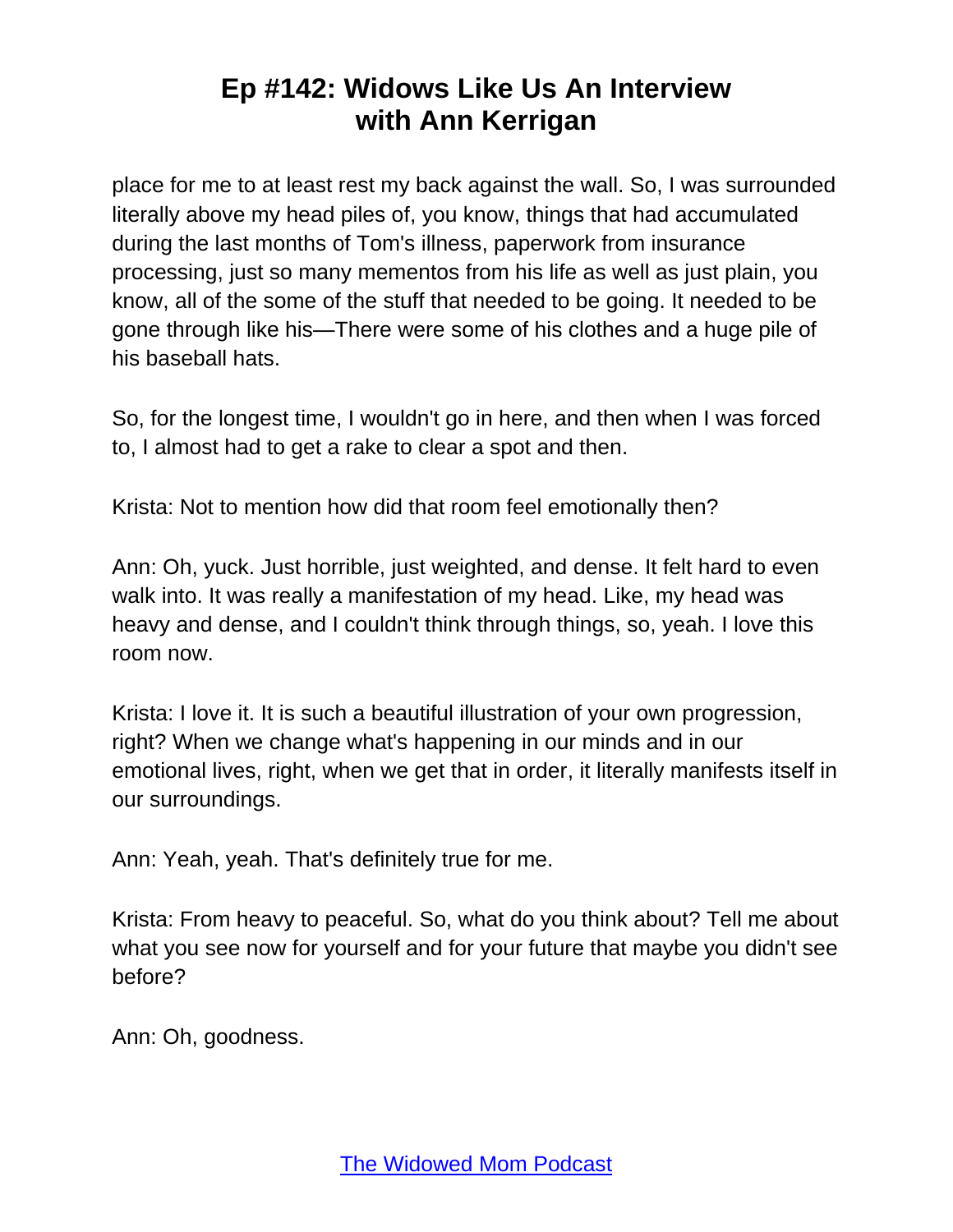Krista: I know, I just throw these questions at you. I send you a list of questions I'm going to ask, and I ask none of them.

Ann: Let's see what do I think? I guess I just don't see it as confined. I think the possibilities are so open-ended. I mean, if you would have asked me if I would start a business two years ago, there's no way. I didn't have any interest. I wasn't drawn to it, much less ready to take on the learning curve. It's huge, but I'm enjoying it right now. So, it just makes me think, who knows when I'm ready for it, and I feel good about it. It's just nice to have that optimistic feeling looking forward.

Krista: Yeah, I love it too, because I always hope that what people will hear is that, they will hear, you know, aspects of themselves or things that seem familiar to them, and what they will take from every interview that I do is okay, if she can do it if that woman can do it, then maybe I can do it too. Right? And so, to go from not ever even imagining yourself, even thinking that being a business owner was a possibility, right, or you know, seeing that kind of vision for your future. You don't have to see it now, right? You don't have to see it now. I mean, when did you see it? It took a while, right?

Ann: Yeah, yeah. About a year and a half, two years, into the process.

Krista: Yeah. But then as I remember it, tell me if I'm wrong, as I remember it, it was kind of, it came to you pretty quickly. Like, you had done some pretty powerful work. I will say I watched you release some heaviness, which was pretty powerful.

Ann: Yes, no doubt.

Krista: And then it was almost like as soon as you let yourself release that, it seemed to open this doorway for you. For this idea to be born, does that feel accurate?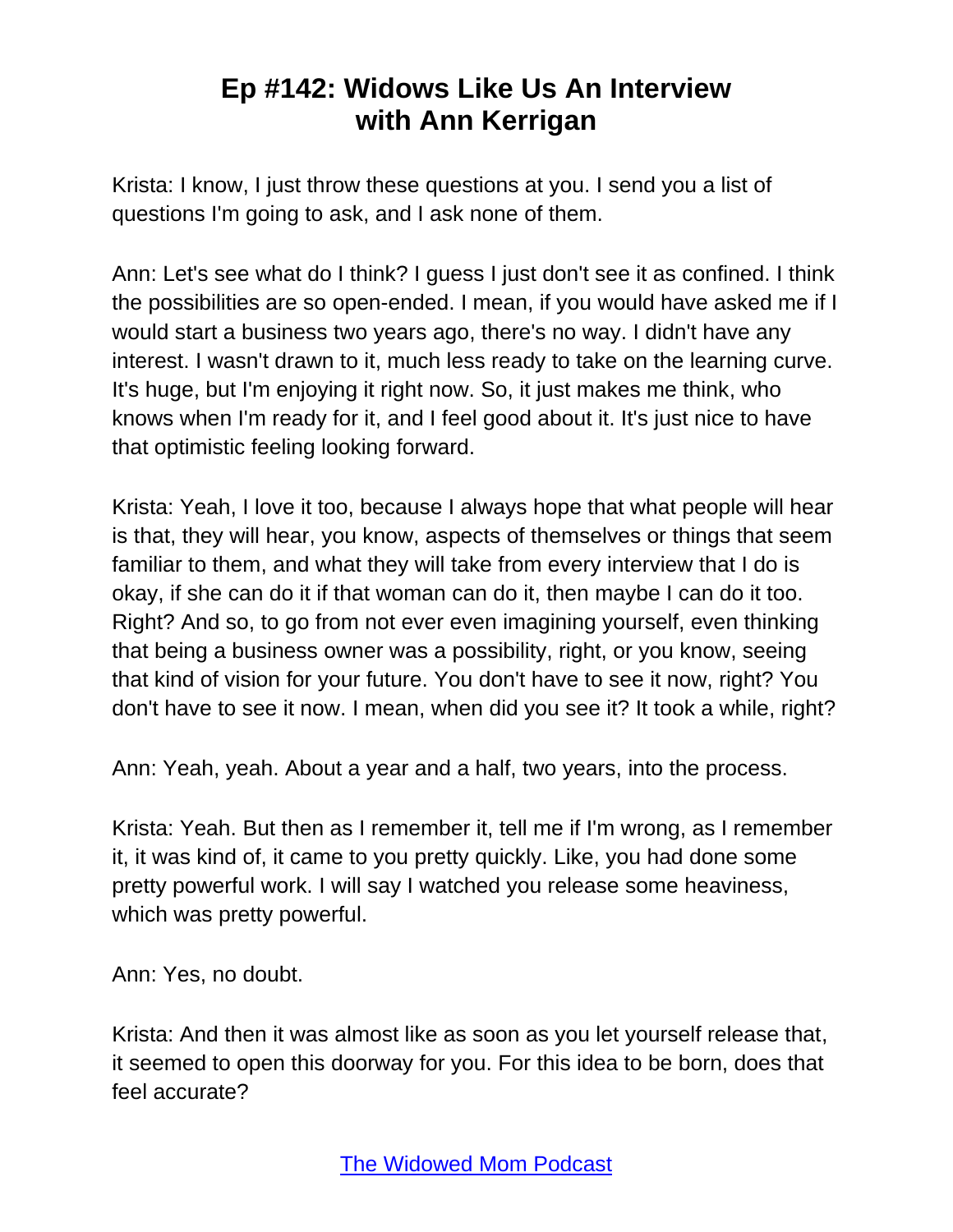Ann: It is. It is. There was creativity that I had no idea I had access to. It's just really enriched my life. I feel lucky. Yeah, there's no doubt. I was also, if you had told me that I'd be doing this work a few years ago, I would have thought, oh, that's for people that come from a lovely upbringing and come from a family that doesn't have its many functional moments.

Those are probably people that are very social and very engaged in life, and can just take this on without difficulty as opposed to, I was so, or at least I perceived myself as so far on the outside, and the idea that you would have the patience to work with me and just continually bringing it back to me in a different form and reflecting my words back to me helps me to see it differently.

So, and now I have a lot more options that I wouldn't have had. I am very lucky.

Krista: Yeah, because it really isn't—success has nothing to do with the family that we came from and granted, for sure, there are some opportunities that some of us get that others of us don't get based on the family that we came from, but you know being willing to follow a dream and follow a passion, and put one foot in front of the other and you know, figure all these new things out that you figured out because you were willing to let it be uncomfortable and do it any way that's why you've created what you've created, right?

You had an idea even though you didn't know a thing about how to do it. You let yourself feel uncomfortable every step of the way and now you've turned that idea into a reality, and anybody can learn to do that, which I love. Same thing here, right? I didn't know. If you would have asked me if I was going to be a coach after Hugo died, ha, no. Right, like, and then here we are.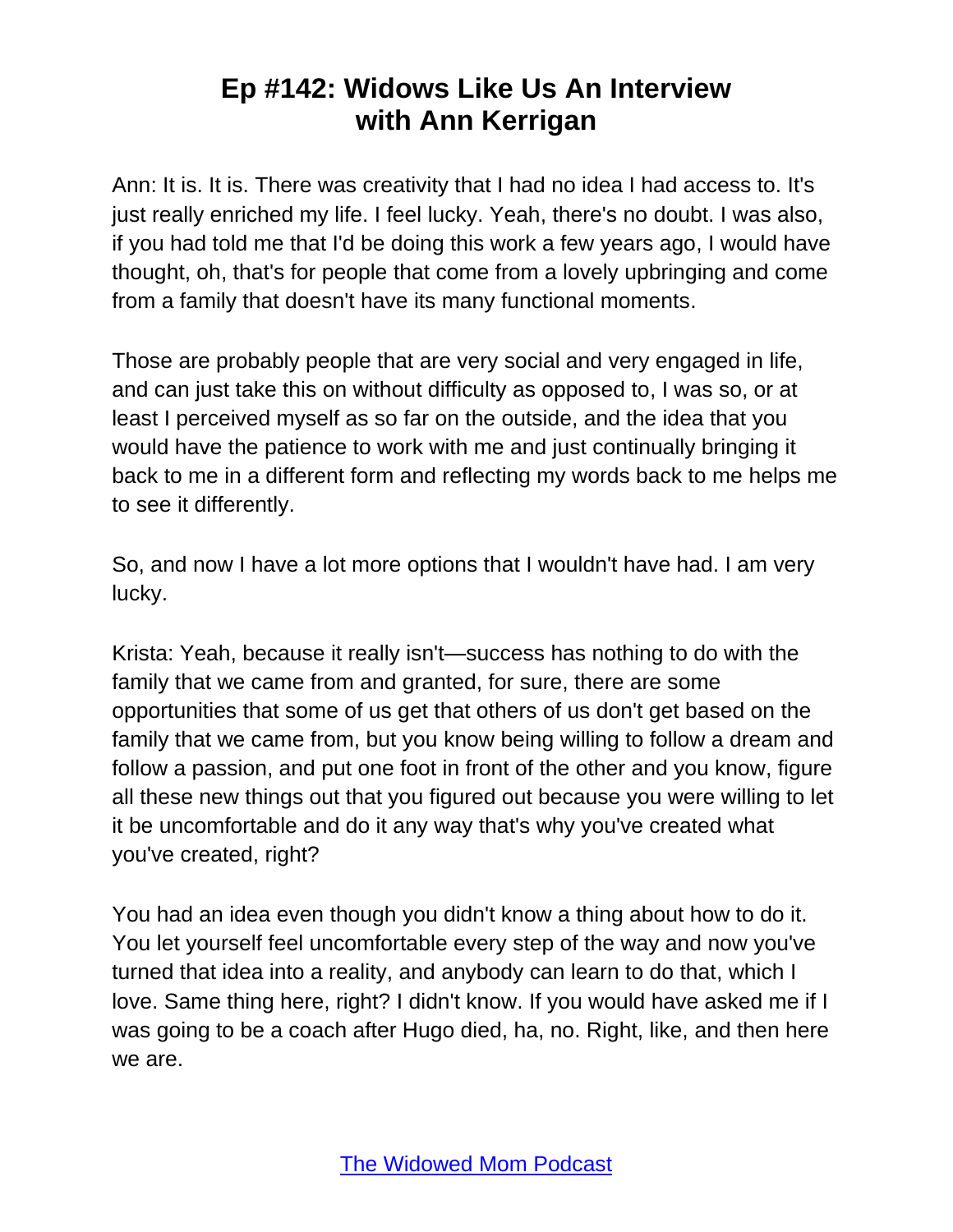Well, is there anything that we didn't cover, Ann, that you want people to know that you wished we'd talk about?

Ann: No, I'm just sitting here kind of fiddling with a bracelet that you had as part of a Mom Goes On Master's Retreat, and within that bracelet is the note freedom, and that just really speaks to how I feel now.

Krista: That was the note you wrote yourself during our week?

Ann: Yeah, and I haven't changed it. It just really still speaks to me that I have more freedom. I can make different decisions based on what works for me that I wouldn't have considered before.

Krista: Yeah, I think it's a good gift. Genuinely, I'll cry. Like, I made a million dollars last year.

Ann: Oh my gosh, Krista!

Krista: It's crazy, it's nuts to think about a million dollars, but at the same time, it's not that exciting. Right? It doesn't like, stir me. It doesn't move me; I mean, I'm happy that I did it. Like, it is an awesome accomplishment that not a lot of women do, and so I'm glad to have done it, and I hope that it's an example for other people, but what really moves my soul and my, you know, makes me want to do what I do is like working with people like you.

Like, watching—Because sometimes it's hard for you to see, I think. I have such a unique perspective on other people's lives because I see from an outsider's view what it was like before, and I watch the progress. It's kind of like, you know how when, if your kids ever go away to camp all of a sudden they come back, and you're like, oh my gosh, they grew?

Ann: Yeah.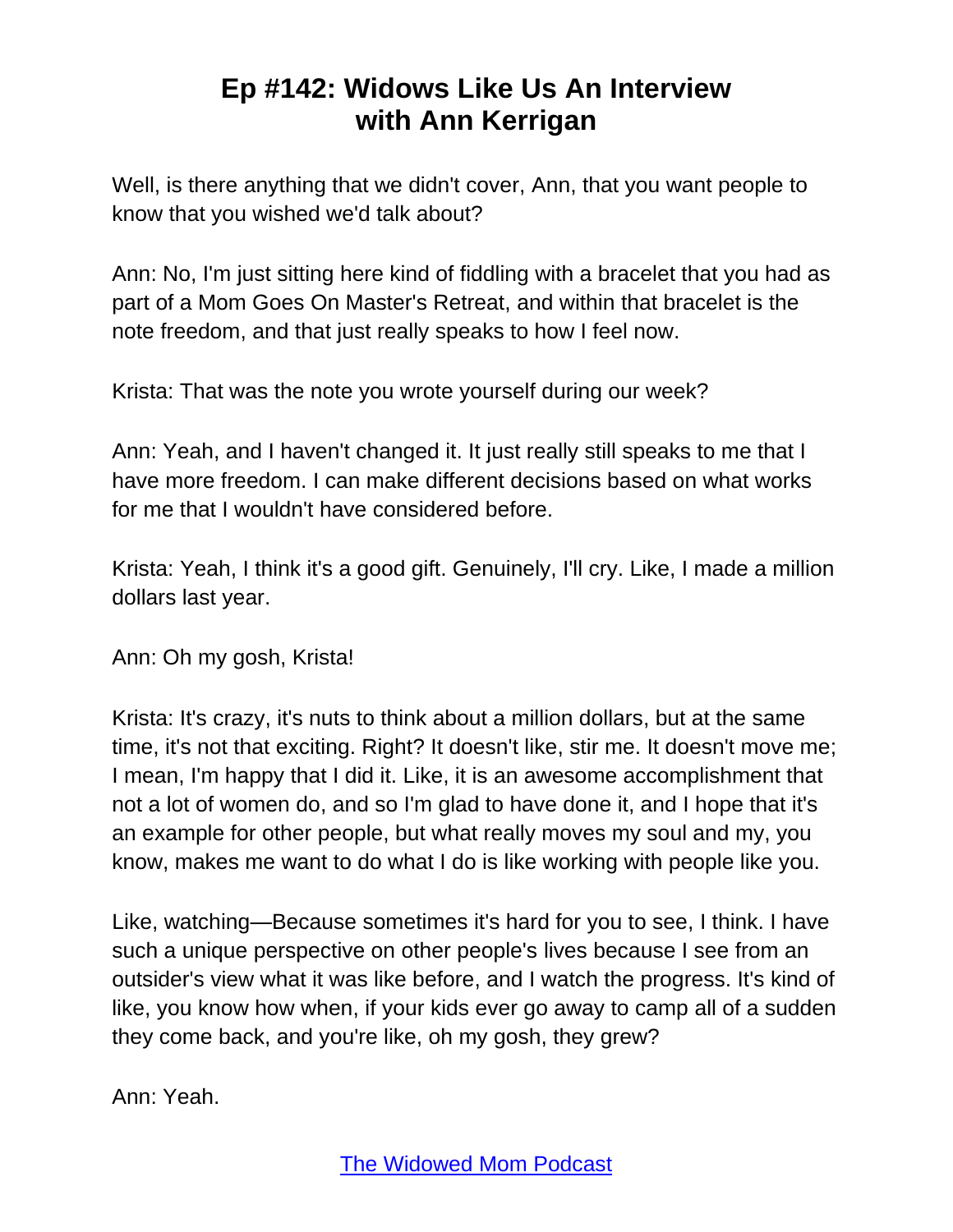Krista: Right, but you don't see it at the time because they're right in front of you. I think that this kind of work is that way when you're the client. I think it's happening, and you kind of see it, but you're so close to it that it's hard to see your own, the changes that are happening within you, and so I get this beautiful position where I get to be on the outside of that and I get to watch, and so, to work with you and to see the growth and the change and the freedom being expressed and the creativity being expressed and the calmness and the confidence and all of the changes that I see in you.

It is such a huge gift for me, and it is why I do what I do. And so, yes, I love it any time I accomplish a goal, but, like, genuinely from the bottom of my heart, thank you.

Ann: Awe, beautiful thing.

Krista: Yeah, end with that!

Ann: Thank you for your patience with this process.

Krista: And it's interesting that you would think I needed to be patient. That's not how I perceive our coaching. It didn't feel that way to me, but to me, it's just coaching is amazing, and I love it. I just love it, so anyway.

Ann: I can tell.

Krista: But, thank you so much. So, forgetmenotbox.org if people want to learn more about your box or more about you, and I assume they can find all of your information there and connect with you if they like as well?

Ann: Exactly, yeah. Exactly the email, and everything is there.

Krista: Thank you, Ann. I love it.